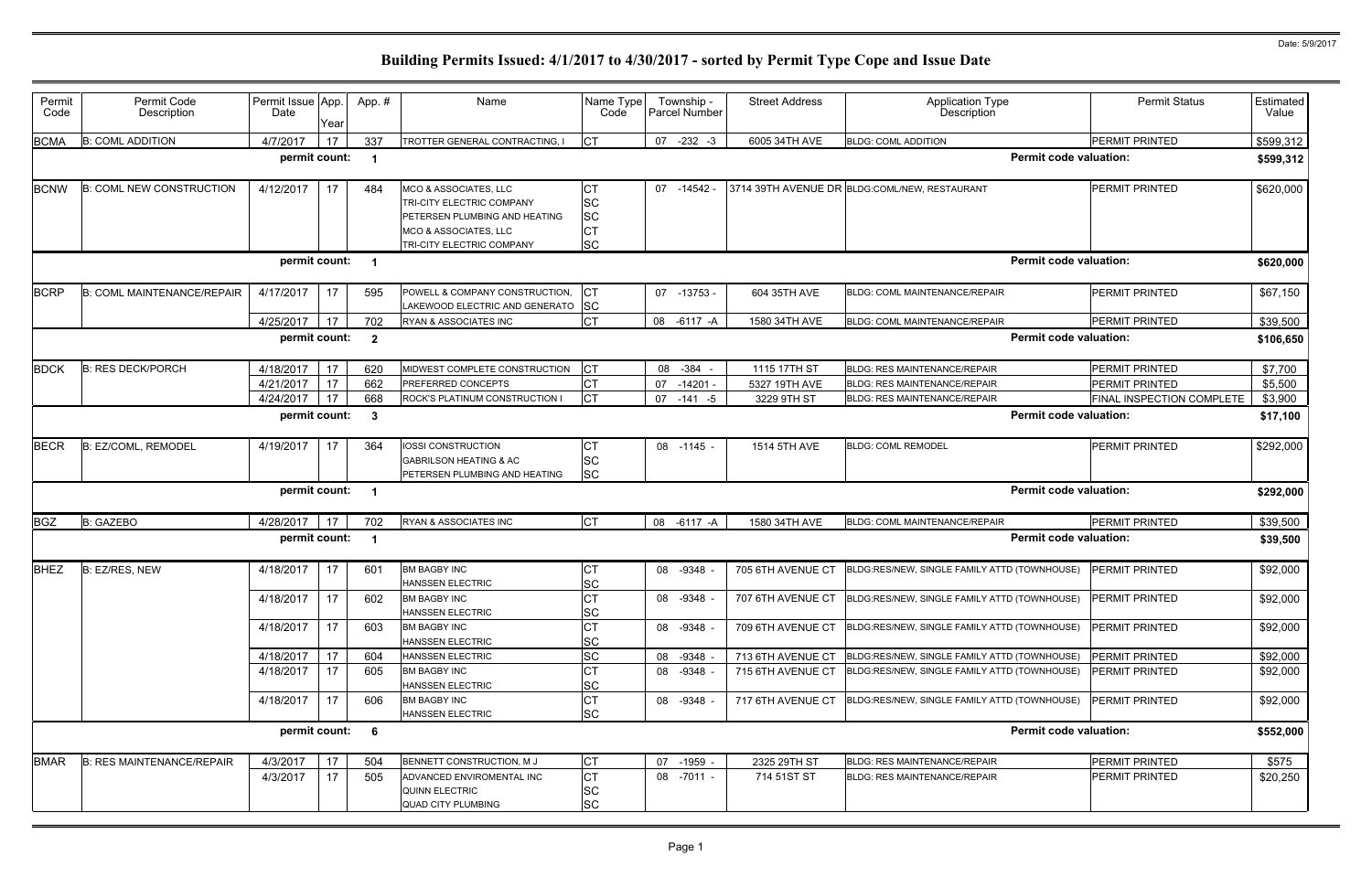| Permit<br>Code | Permit Code<br>Description       | Permit Issue App.<br>Date | Year     | App.#      | Name                                            | Name Type<br>Code | Township -<br>Parcel Number | <b>Street Address</b>         | Application Type<br>Description                                            | <b>Permit Status</b>                    | Estimated<br>Value   |
|----------------|----------------------------------|---------------------------|----------|------------|-------------------------------------------------|-------------------|-----------------------------|-------------------------------|----------------------------------------------------------------------------|-----------------------------------------|----------------------|
| <b>BMAR</b>    | <b>B: RES MAINTENANCE/REPAIR</b> | 4/5/2017                  | 17       | 519        | ACRI, INC.                                      | СT                | $-6435$<br>07               |                               | 3839 10TH AVENUE PL BLDG: RES MAINTENANCE/REPAIR                           | FINAL INSPECTION COMPLETE               | \$6,340              |
|                |                                  | 4/11/2017                 | 17       | 542        | DAN HANELL CONSTRUCTION INC                     | CT                | 07 -1219 -                  |                               | 2736 17TH AVENUE CT BLDG: RES MAINTENANCE/REPAIR                           | PERMIT PRINTED                          | \$1,034              |
|                |                                  | 4/11/2017                 | 17       | 546        | HABITAT FOR HUMANITY-QC                         | <b>CT</b>         | 08 -831 -                   | 309 5TH AVE                   | <b>BLDG: RES MAINTENANCE/REPAIR</b>                                        | PERMIT PRINTED                          | \$15,200             |
|                |                                  |                           |          |            | <b>CJ NOW</b>                                   | ΙSC               |                             |                               |                                                                            |                                         |                      |
|                |                                  |                           |          |            | KOEHLER ELECTRIC INC, J W                       | <b>SC</b>         |                             |                               |                                                                            |                                         |                      |
|                |                                  |                           |          |            | <b>GABRILSON HEATING &amp; AC</b>               | <b>SC</b>         |                             |                               |                                                                            |                                         |                      |
|                |                                  | 4/17/2017                 | 17       | 598        | WINDOW WORLD OF DAVENPORT                       | CT                | $-12123-$<br>07             | 3800 25TH ST                  | <b>BLDG: RES MAINTENANCE/REPAIR</b>                                        | PERMIT PRINTED                          | \$5,234              |
|                |                                  | 4/17/2017                 | 17       | 596        | WINDOW WORLD OF DAVENPORT                       | CT                | 07 -14105 -                 | 5307 16TH AVE                 | <b>BLDG: RES MAINTENANCE/REPAIR</b>                                        | PERMIT PRINTED                          | \$945                |
|                |                                  | 4/17/2017                 | 17       | 597        | WINDOW WORLD OF DAVENPORT                       | CT                | 08 -1812 -                  | 909 53RD ST                   | BLDG: RES MAINTENANCE/REPAIR                                               | PERMIT PRINTED                          | \$6,031              |
|                |                                  | 4/17/2017                 | 17       | 599        | WINDOW WORLD OF DAVENPORT                       | <b>CT</b>         | 08 -3731 -                  | 846 27TH ST                   | <b>BLDG: RES MAINTENANCE/REPAIR</b>                                        | PERMIT PRINTED                          | \$5,470              |
|                |                                  | 4/17/2017                 | -17      | 600        | WINDOW WORLD OF DAVENPORT                       | СT                | 08 -4668                    | 2619 12TH AVE                 | <b>BLDG: RES MAINTENANCE/REPAIR</b>                                        | PERMIT PRINTED                          | \$6,583              |
|                |                                  | 4/18/2017                 | 17       | 624        | BENNETT CONSTRUCTION, M J                       | CT                | 07 -1960                    | 2329 29TH ST                  | <b>BLDG: RES MAINTENANCE/REPAIR</b>                                        | PERMIT PRINTED                          | \$575                |
|                |                                  | 4/24/2017                 | 17       | 673        | GREEN VALLEY CONSTRUCTION INC.                  | <b>CT</b>         | 08 -7015 -                  | 5130 7TH AVE                  | <b>BLDG: RES MAINTENANCE/REPAIR</b>                                        | PERMIT PRINTED                          | \$10,000             |
|                |                                  | 4/27/2017                 | 17       | 713        | ADVANCED ENVIROMENTAL INC                       | CT                | 08 -2741 -                  | 410 49TH ST                   | <b>BLDG: RES MAINTENANCE/REPAIR</b>                                        | PERMIT PRINTED                          | \$0                  |
|                |                                  | 4/27/2017                 | 17       | 712        | ADVANCED ENVIROMENTAL INC                       | CT                | 08<br>$-2925 - A$           | 2407 7TH AVE                  | <b>BLDG: RES MAINTENANCE/REPAIR</b>                                        | PERMIT PRINTED                          | \$0                  |
|                |                                  | 4/28/2017                 | 17       | 721        | DAN HANELL CONSTRUCTION INC                     | СT                | 08<br>$-2295$ .             | 532 16TH AVE                  | <b>BLDG: RES MAINTENANCE/REPAIR</b>                                        | PERMIT PRINTED                          | \$500                |
|                |                                  | 4/28/2017                 | 17       | 727        | MIDWEST RECONSTRUCTION CO                       | IСТ               | -6663<br>08                 |                               | 2903 11TH AVENUE C BLDG: RES MAINTENANCE/REPAIR                            | PERMIT PRINTED                          | \$4,750              |
|                |                                  | permit count: 16          |          |            |                                                 |                   |                             |                               | <b>Permit code valuation:</b>                                              |                                         | \$83,487             |
|                |                                  |                           |          |            |                                                 |                   |                             |                               |                                                                            |                                         |                      |
| <b>BRRF</b>    | <b>B: RES ROOFING</b>            | 4/3/2017                  | 17       | 499        | FOLEY CONTRACTING LLC                           | IСТ               | 07<br>-13052                |                               | 5605 32ND AVENUE CT BLDG: RES MAINTENANCE/REPAIR                           | <b>PERMIT PRINTED</b>                   | \$7,900              |
|                |                                  | 4/3/2017                  | 17       | 507        | <b>PROPERTY OWNER</b>                           | <b>CT</b>         | 08 -2659                    | 234 48TH ST                   | <b>BLDG: RES MAINTENANCE/REPAIR</b>                                        | FINAL INSPECTION COMPLETE               | \$1,800              |
|                |                                  | 4/3/2017                  | 17       | 502        | <b>PROPERTY OWNER</b>                           | СT                | 08 - 3473 -                 | 2516 13TH ST                  | <b>BLDG: RES MAINTENANCE/REPAIR</b>                                        | PERMIT PRINTED                          | \$800                |
|                |                                  | 4/3/2017                  | 17       | 501        | <b>OLDE TOWN ROOFING</b>                        | CТ                | 08 -7496                    | 2105 14TH ST                  | <b>BLDG: RES MAINTENANCE/REPAIR</b>                                        | PERMIT PRINTED                          | \$3,000              |
|                |                                  | 4/4/2017                  | 17       | 515        | LANDEROS AND SONS CONSTRUCTION                  | СT                | 08 -705 -                   | 1193 25TH ST                  | <b>BLDG: RES MAINTENANCE/REPAIR</b>                                        | FINAL INSPECTION COMPLETE               | \$10,000             |
|                |                                  | 4/4/2017                  | 17       | 514        | <b>PROPERTY OWNER</b>                           |                   | 08 -7087 -                  | 1621 10TH ST                  | <b>BLDG: RES MAINTENANCE/REPAIR</b>                                        | PERMIT PRINTED                          | \$480                |
|                |                                  | 4/4/2017                  | 17       | 517        | CALDERON'S CONSTRUCTION OF RI                   | CT                | 08 -8012 -                  | 1419 13TH ST                  | <b>BLDG: RES MAINTENANCE/REPAIR</b>                                        | PERMIT PRINTED                          | \$12,000             |
|                |                                  | 4/4/2017                  | 17       | 512        | DAN HANELL CONSTRUCTION INC                     | СT                | 08<br>-9183 -               | 1163 33RD STREET CT           | BLDG: RES MAINTENANCE/REPAIR                                               | PERMIT PRINTED                          | \$10,000             |
|                |                                  | 4/5/2017                  | 17       | 523        | ADVANCED CONST & IMPROVEMENT                    | C <sub>T</sub>    | 08<br>$-1750 - 1$           |                               | 2511 11TH AVENUE B  BLDG: RES MAINTENANCE/REPAIR                           | PERMIT PRINTED                          | \$6,000              |
|                |                                  | 4/6/2017                  | 17       | 525        | <b>PROPERTY OWNER</b>                           | <b>CT</b>         | 08 -7679 -                  | 1610 12TH ST                  | <b>BLDG: RES MAINTENANCE/REPAIR</b>                                        | PERMIT PRINTED                          | \$1,200              |
|                |                                  | 4/7/2017                  | 17       | 529        | <b>CREW ROOFING</b>                             | CT<br>$\cap$ T    | 07 -11543 -                 | 4729 20TH AVE                 | <b>BLDG: RES MAINTENANCE/REPAIR</b>                                        | PERMIT PRINTED                          | \$3,900              |
|                |                                  | 4/7/2017 17               |          | 535        | QC ROOF DRS INC.                                | ◡                 | 08 -7114 -D                 | 831 18TH AVE                  | BLDG: RES MAINTENANCE/REPAIR                                               | PERMIT PRINTED                          | \$900                |
|                |                                  | 4/7/2017                  | 17       | 536        | <b>PROPERTY OWNER</b>                           |                   | 08 -7124 -                  | 846 16TH AVE                  | <b>BLDG: RES MAINTENANCE/REPAIR</b>                                        | <b>PERMIT PRINTED</b>                   | \$1,440              |
|                |                                  | 4/10/2017                 | 17       | 540        | <b>FIVE STAR HOME IMRPOVEMENT LLC</b>           | CТ                | 07 -7091 -                  | 3829 15TH STREET B            | <b>BLDG: RES MAINTENANCE/REPAIR</b>                                        | PERMIT PRINTED                          | \$4,200              |
|                |                                  | 4/10/2017<br>4/11/2017    | 17<br>17 | 539<br>552 | <b>BATES ROOFING</b><br>JANSEN ROOFING & REPAIR | СT<br>CT          | 08 -8614 -8<br>08 -3520 -   | 3146 11TH AVE<br>2615 12TH ST | <b>BLDG: RES MAINTENANCE/REPAIR</b><br><b>BLDG: RES MAINTENANCE/REPAIR</b> | <b>PERMIT PRINTED</b><br>PERMIT PRINTED | \$5,500              |
|                |                                  |                           |          |            | QC GENERAL, INC                                 | <b>CT</b>         |                             | 2328 27TH ST                  | <b>BLDG: RES MAINTENANCE/REPAIR</b>                                        |                                         | \$5,650              |
|                |                                  | 4/12/2017<br>4/12/2017    | 17<br>17 | 553<br>562 | 33 CARPENTERS CONSTRUCTION INC                  | СT                | 07 -1903 -<br>07 -535 -19   | 2921 13TH AVE                 | <b>BLDG: RES MAINTENANCE/REPAIR</b>                                        | PERMIT PRINTED<br>PERMIT PRINTED        | \$6,900<br>\$5,000   |
|                |                                  | 4/12/2017                 | 17       | 560        | A & J CONSTRUCTION                              | СT                | 07 -6410 -                  | 1009 40TH ST                  | <b>BLDG: RES MAINTENANCE/REPAIR</b>                                        | PERMIT PRINTED                          |                      |
|                |                                  | 4/12/2017                 | 17       | 559        | A & J CONSTRUCTION                              | CT                | 07 -8410 -                  |                               | 3203 13TH AVENUE CT BLDG: RES MAINTENANCE/REPAIR                           | <b>PERMIT PRINTED</b>                   | \$14,800<br>\$14,000 |
|                |                                  | 4/12/2017                 | 17       | 568        | WHITE ROOFING COMPANY, INC                      | СT                | 08 -496 -2                  | 927 37TH ST                   | <b>BLDG: RES MAINTENANCE/REPAIR</b>                                        | PERMIT PRINTED                          | \$14,435             |
|                |                                  | 4/13/2017                 | 17       | 572        | A-1 ROOFING                                     | СT                | 07 -5673 -                  |                               | <b>BLDG: RES MAINTENANCE/REPAIR</b>                                        | <b>PERMIT PRINTED</b>                   | \$3,700              |
|                |                                  | 4/13/2017                 | 17       | 574        | ADVANCED CONST & IMPROVEMENT                    | СT                | 08 -4661 -                  | 2316 44TH ST<br>4926 5TH AVE  | <b>BLDG: RES MAINTENANCE/REPAIR</b>                                        | PERMIT PRINTED                          | \$3,990              |
|                |                                  | 4/17/2017                 | -17      | 593        | QC GENERAL, INC                                 | СT                | 07 -12670 -                 | 7602 36TH AVE                 | <b>BLDG: RES MAINTENANCE/REPAIR</b>                                        | PERMIT PRINTED                          | \$6,700              |
|                |                                  | 4/17/2017                 | 17       | 578        | <b>BATES ROOFING</b>                            | CT                | 07<br>$-2389 - A$           | 3416 40TH ST                  | BLDG: RES MAINTENANCE/REPAIR                                               | PERMIT PRINTED                          | \$7,900              |
|                |                                  | 4/17/2017                 | 17       | 585        | CALDERON'S CONSTRUCTION OF RI                   | <b>CT</b>         | 08 -2758 -                  | 415 50TH ST                   | <b>BLDG: RES MAINTENANCE/REPAIR</b>                                        | PERMIT PRINTED                          | \$10,560             |
|                |                                  |                           |          |            |                                                 |                   |                             |                               |                                                                            |                                         |                      |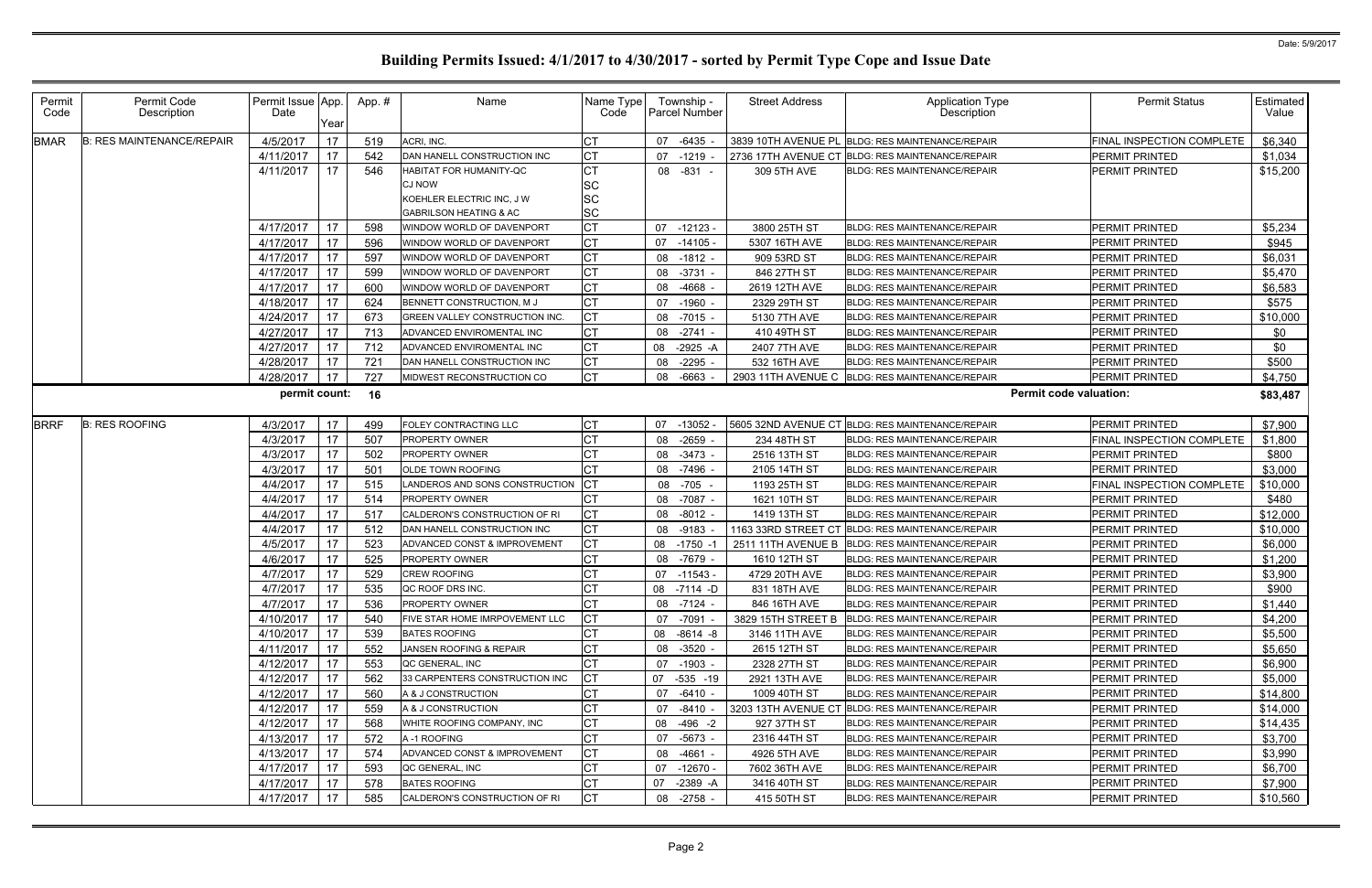| Permit<br>Code | Permit Code<br>Description | Permit Issue App.<br>Date | Year | App.# | Name                           | Name Type<br>Code | Township -<br><b>Parcel Number</b> | <b>Street Address</b> | Application Type<br>Description                   | <b>Permit Status</b>             | Estimated<br>Value |
|----------------|----------------------------|---------------------------|------|-------|--------------------------------|-------------------|------------------------------------|-----------------------|---------------------------------------------------|----------------------------------|--------------------|
| <b>BRRF</b>    | <b>B: RES ROOFING</b>      | 4/17/2017                 | 17   | 589   | FANTH-CURRY HOME IMPRV CO      | СT                | 08 -4137 -13                       | 2627 8TH ST           | <b>BLDG: RES MAINTENANCE/REPAIR</b>               | PERMIT PRINTED                   | \$5,390            |
|                |                            | 4/17/2017                 | 17   | 591   | FANTH-CURRY HOME IMPRV CO      | <b>CT</b>         | -4932 -<br>08                      | 1411 11TH ST          | <b>BLDG: RES MAINTENANCE/REPAIR</b>               | PERMIT PRINTED                   | \$9,317            |
|                |                            | 4/17/2017                 | 17   | 587   | FANTH-CURRY HOME IMPRV CO      | СT                | 08 -6864 -                         | 1515 26TH AVE         | <b>BLDG: RES MAINTENANCE/REPAIR</b>               | PERMIT PRINTED                   | \$3,660            |
|                |                            | 4/17/2017                 | 17   | 590   | FANTH-CURRY HOME IMPRV CO      | СT                | -7095<br>08                        | 1828 9TH ST           | <b>BLDG: RES MAINTENANCE/REPAIR</b>               | <b>PERMIT PRINTED</b>            | \$5,831            |
|                |                            | 4/17/2017                 | 17   | 584   | CALDERON'S CONSTRUCTION OF RI  | C <sub>1</sub>    | 08 -813                            | 312 RAILROAD AVE      | <b>BLDG: RES MAINTENANCE/REPAIR</b>               | PERMIT PRINTED                   | \$6,500            |
|                |                            | 4/18/2017                 | 17   | 611   | FOLEY CONTRACTING LLC          | CT                | 07 -614 -1                         | 1924 35TH ST          | <b>BLDG: RES MAINTENANCE/REPAIR</b>               | PERMIT PRINTED                   | \$4,900            |
|                |                            | 4/18/2017                 | 17   | 608   | A & J CONSTRUCTION             |                   | 07<br>-931 -B                      | 1136 54TH ST          | <b>BLDG: RES MAINTENANCE/REPAIR</b>               | PERMIT PRINTED                   | \$7,600            |
|                |                            | 4/18/2017                 | 17   | 622   | LANDEROS AND SONS CONSTRUCTION |                   | 08 -2216 -                         | 1341 15TH STREET A    | <b>BLDG: RES MAINTENANCE/REPAIR</b>               | FINAL INSPECTION COMPLETE        | \$8,000            |
|                |                            | 4/18/2017                 | 17   | 610   | A & J CONSTRUCTION             |                   | 08 -5673                           |                       | 51 AVENUE OF THE CITIBLDG: RES MAINTENANCE/REPAIR | <b>PERMIT PRINTED</b>            | \$18,000           |
|                |                            | 4/18/2017                 | 17   | 623   | LANDEROS AND SONS CONSTRUCTION |                   | $-6461 - 43$<br>08                 | 3106 15TH ST          | BLDG: RES MAINTENANCE/REPAIR                      | PERMIT PRINTED                   | \$7,500            |
|                |                            | 4/18/2017                 | 17   | 607   | <b>BILL'S HOME IMPROVEMENT</b> | СT                | 08 -725                            | 1187 25TH ST          | <b>BLDG: RES MAINTENANCE/REPAIR</b>               | PERMIT PRINTED                   | \$1,750            |
|                |                            | 4/18/2017                 | 17   | 609   | <b>PROPERTY OWNER</b>          |                   | 08 -7827 -                         | 1827 15TH ST          | <b>BLDG: RES MAINTENANCE/REPAIR</b>               | FINAL INSPECTION COMPLETE        | \$3,080            |
|                |                            | 4/19/2017                 | 17   | 643   | IOSSI CONSTRUCTION             | СT                | 07 -12642 -                        | 3623 75TH ST          | <b>BLDG: RES MAINTENANCE/REPAIR</b>               | PERMIT PRINTED                   | \$11,000           |
|                |                            | 4/19/2017                 | 17   | 640   | 33 CARPENTERS CONSTRUCTION INC |                   | $-8400$<br>07                      | 5307 32ND AVE         | <b>BLDG: RES MAINTENANCE/REPAIR</b>               | PERMIT PRINTED                   | \$13,131           |
|                |                            | 4/19/2017                 | 17   | 634   | M I CONSTRUCTION               | СT                | 08 -3287 -                         | 1916 24TH ST          | <b>BLDG: RES MAINTENANCE/REPAIR</b>               | PERMIT PRINTED                   | \$9,000            |
|                |                            | 4/20/2017                 | 17   | 650   | PROPERTY OWNER                 |                   | 08 -1739 -                         | 1109 26TH ST          | <b>BLDG: RES MAINTENANCE/REPAIR</b>               | PERMIT PRINTED                   | \$1,045            |
|                |                            | 4/20/2017                 | 17   | 645   | A-1 ROOFING                    | СT                | 08 -2286                           | 547 18TH AVE          | BLDG: RES MAINTENANCE/REPAIR                      | PERMIT PRINTED                   | \$7,850            |
|                |                            | 4/20/2017                 | 17   | 646   | ACRI, INC.                     | СT                | -5009<br>08                        | 1616 15TH AVE         | <b>BLDG: RES MAINTENANCE/REPAIR</b>               | PERMIT PRINTED                   | \$10,600           |
|                |                            | 4/20/2017                 | 17   | 653   | <b>PROPERTY OWNER</b>          |                   | 08 -8513                           | 910 40TH STREET CT    | <b>BLDG: RES MAINTENANCE/REPAIR</b>               | PERMIT PRINTED                   | \$3,600            |
|                |                            | 4/21/2017                 | 17   | 656   | A-1 ROOFING                    | СT                | $-758$<br>07                       | 5209 11TH AVENUE B    | <b>BLDG: RES MAINTENANCE/REPAIR</b>               | PERMIT PRINTED                   | \$4,200            |
|                |                            | 4/21/2017                 | 17   | 651   | BEST ROOFING, THE              |                   | 07<br>-8095                        | 3525 26TH AVENUE A    | <b>BLDG: RES MAINTENANCE/REPAIR</b>               | PERMIT PRINTED                   | \$4,450            |
|                |                            | 4/21/2017                 | 17   | 658   | <b>CREW ROOFING</b>            | C.                | 08 -1346 -                         | 1000 22ND ST          | <b>BLDG: RES MAINTENANCE/REPAIR</b>               | FINAL INSPECTION COMPLETE        | \$500              |
|                |                            | 4/21/2017                 | 17   | 659   | <b>CREW ROOFING</b>            |                   | 08 -5108 -                         | 1500 25TH ST          | <b>BLDG: RES MAINTENANCE/REPAIR</b>               | <b>FINAL INSPECTION COMPLETE</b> | \$8,900            |
|                |                            | 4/21/2017                 | 17   | 657   | FIVE STAR HOME IMRPOVEMENT LLC |                   | 08 -6792 -                         | 1701 12TH ST          | <b>BLDG: RES MAINTENANCE/REPAIR</b>               | PERMIT PRINTED                   | \$6,741            |
|                |                            | 4/24/2017                 | 17   | 670   | FOLEY CONTRACTING LLC          |                   | $-5739$<br>07                      | 1850 24TH AVENUE CT   | <b>BLDG: RES MAINTENANCE/REPAIR</b>               | PERMIT PRINTED                   | \$7,800            |
|                |                            | 4/24/2017                 | 17   | 676   | 33 CARPENTERS CONSTRUCTION INC | СT                | $-660 - 10$<br>07                  | 3355 41ST ST          | <b>BLDG: RES MAINTENANCE/REPAIR</b>               | PERMIT PRINTED                   | \$13,084           |
|                |                            | 4/24/2017                 | 17   | 677   | 33 CARPENTERS CONSTRUCTION INC | 31                | $-660 - 11$<br>07                  | 3403 41ST ST          | <b>BLDG: RES MAINTENANCE/REPAIR</b>               | <b>PERMIT PRINTED</b>            | \$13,084           |
|                |                            | 4/24/2017                 | 17   | 678   | 33 CARPENTERS CONSTRUCTION INC |                   | 07<br>$-660 -12$                   | 3407 41ST ST          | <b>BLDG: RES MAINTENANCE/REPAIR</b>               | PERMIT PRINTED                   | \$13,084           |
|                |                            | 4/24/2017                 | 17   | 679   | 33 CARPENTERS CONSTRUCTION INC |                   | 07<br>$-660 - 13$                  | 3411 41ST ST          | <b>BLDG: RES MAINTENANCE/REPAIR</b>               | PERMIT PRINTED                   | \$13,084           |
|                |                            | 4/24/2017                 | 17   | 680   | 33 CARPENTERS CONSTRUCTION INC |                   | 07<br>-660 -14                     | 3415 41ST ST          | <b>BLDG: RES MAINTENANCE/REPAIR</b>               | PERMIT PRINTED                   | \$13,084           |
|                |                            | 4/24/2017 17              |      | 681   | 33 CARPENTERS CONSTRUCTION INC | <b>CT</b>         | 07 -660 -15                        | 3419 41ST ST          | <b>BLDG: RES MAINTENANCE/REPAIR</b>               | PERMIT PRINTED                   | \$13,084           |
|                |                            | 4/24/2017                 | 17   | 682   | 33 CARPENTERS CONSTRUCTION INC |                   | 07 -660 -16                        | 3423 41ST ST          | <b>BLDG: RES MAINTENANCE/REPAIR</b>               | PERMIT PRINTED                   | \$13,084           |
|                |                            | 4/24/2017                 | 17   | 675   | 33 CARPENTERS CONSTRUCTION INC |                   | 07 -660 -8                         | 3347 41ST ST          | <b>BLDG: RES MAINTENANCE/REPAIR</b>               | <b>PERMIT PRINTED</b>            | \$13,084           |
|                |                            | 4/24/2017                 | 17   | 694   | 33 CARPENTERS CONSTRUCTION INC | СΤ                | 07 -660 -9                         | 3351 41ST ST          | <b>BLDG: RES MAINTENANCE/REPAIR</b>               | PERMIT PRINTED                   | \$13,084           |
|                |                            | 4/24/2017                 | 17   | 672   | <b>PROPERTY OWNER</b>          | СT                | 08 -6699 -51                       | 501 29TH AVE          | <b>BLDG: RES MAINTENANCE/REPAIR</b>               | PERMIT PRINTED                   | \$3,600            |
|                |                            | 4/24/2017                 | 17   | 695   | <b>REUTHER CONSTRUCTION</b>    | СT                | 08 -9148 -                         | 511 50TH STREET PL    | BLDG: RES MAINTENANCE/REPAIR                      | PERMIT PRINTED                   | \$8,100            |
|                |                            | 4/25/2017                 | 17   | 704   | LANDEROS AND SONS CONSTRUCTION | СT                | 08 -7196 -                         | 537 18TH AVENUE A     | <b>BLDG: RES MAINTENANCE/REPAIR</b>               | PERMIT PRINTED                   | \$5,200            |
|                |                            | 4/26/2017                 | 17   | 707   | RASMUSSEN CONSTRUCTION DBA BUC | IСT               | 07 -7496 -                         | 2744 13TH AVE         | <b>BLDG: RES MAINTENANCE/REPAIR</b>               | PERMIT PRINTED                   | \$1,500            |
|                |                            | 4/27/2017                 | 17   | 710   | WEIMER BUILDING & REMODELING   | СT                | 07 -1957 -                         | 2317 29TH ST          | <b>BLDG: RES MAINTENANCE/REPAIR</b>               | PERMIT PRINTED                   | \$12,000           |
|                |                            | 4/27/2017                 | 17   | 674   | 33 CARPENTERS CONSTRUCTION INC |                   | 07 -660 -7                         | 3343 41ST ST          | <b>BLDG: RES MAINTENANCE/REPAIR</b>               | PERMIT PRINTED                   | \$10,065           |
|                |                            | 4/27/2017                 | 17   | 711   | QC ROOF DRS INC.               |                   | 08 -3497 -                         | 2301 13TH ST          | <b>BLDG: RES MAINTENANCE/REPAIR</b>               | FINAL INSPECTION COMPLETE        | \$8,000            |
|                |                            | 4/28/2017                 | 17   | 732   | 33 CARPENTERS CONSTRUCTION INC |                   | 07 -660 -4                         | 3331 41ST ST          | <b>BLDG: RES MAINTENANCE/REPAIR</b>               | <b>PERMIT PRINTED</b>            | \$8,125            |
|                |                            | 4/28/2017                 | 17   | 733   | 33 CARPENTERS CONSTRUCTION INC | CТ                | 07 -660 -5                         | 3335 41ST ST          | <b>BLDG: RES MAINTENANCE/REPAIR</b>               | PERMIT PRINTED                   | \$8,125            |
|                |                            | 4/28/2017                 | 17   | 734   | 33 CARPENTERS CONSTRUCTION INC | 31                | 07 -660 -6                         | 3339 41ST ST          | <b>BLDG: RES MAINTENANCE/REPAIR</b>               | PERMIT PRINTED                   | \$8,125            |
|                |                            | 4/28/2017                 | 17   | 718   | DAN HANELL CONSTRUCTION INC    | СT                | 07 -7319 -                         |                       | 4525 11TH AVENUE B   BLDG: RES MAINTENANCE/REPAIR | PERMIT PRINTED                   | \$10,000           |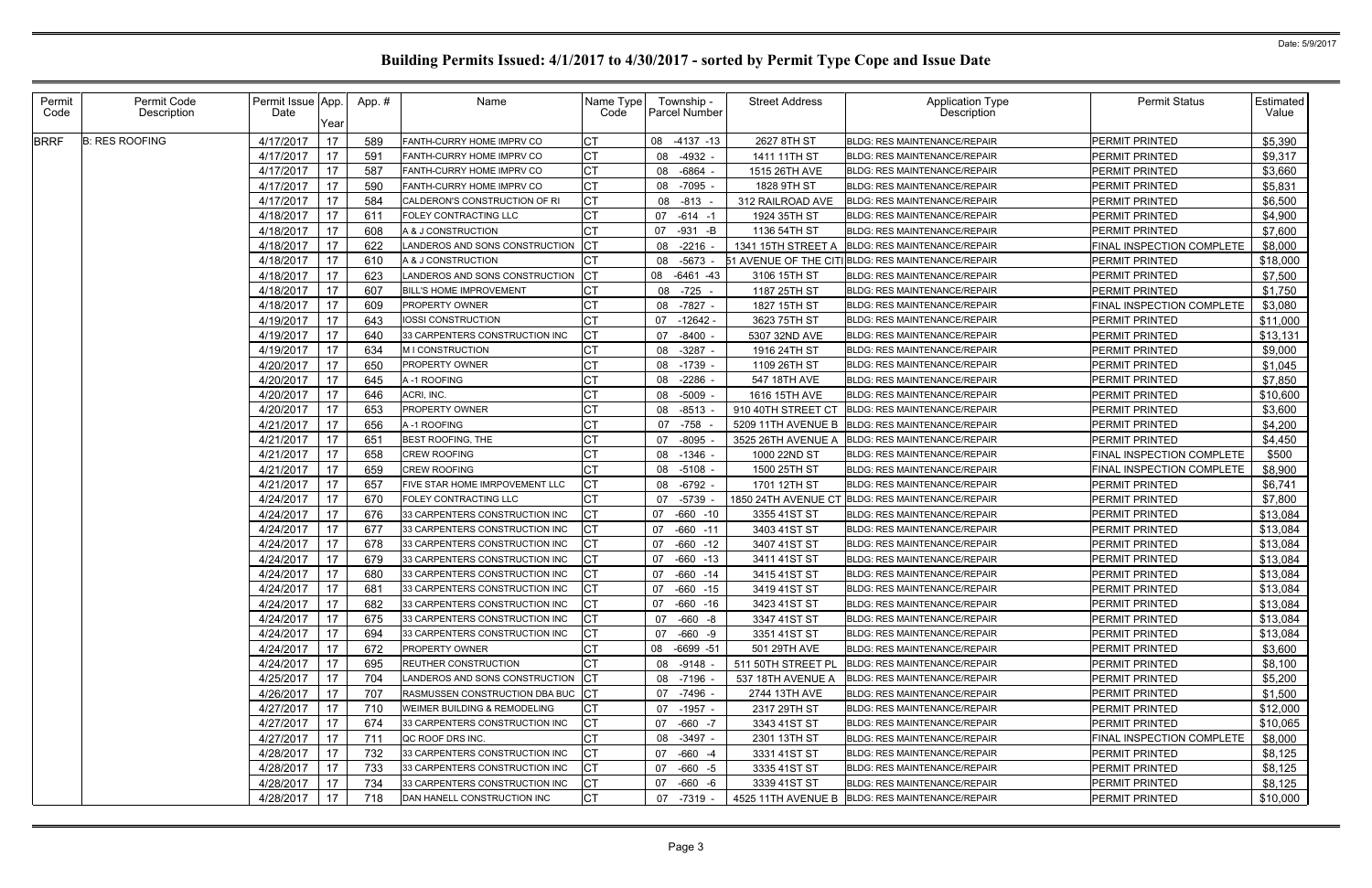| Permit           | Permit Code                       | Permit Issue App. |          | App.#                    | Name                                               | Name Type  | Township -           | <b>Street Address</b> | <b>Application Type</b>                                                                             | <b>Permit Status</b>                               | Estimated |
|------------------|-----------------------------------|-------------------|----------|--------------------------|----------------------------------------------------|------------|----------------------|-----------------------|-----------------------------------------------------------------------------------------------------|----------------------------------------------------|-----------|
| Code             | Description                       | Date              |          |                          |                                                    | Code       | <b>Parcel Number</b> |                       | Description                                                                                         |                                                    | Value     |
|                  |                                   |                   | Year     |                          |                                                    |            |                      |                       |                                                                                                     |                                                    |           |
| <b>BRRF</b>      | <b>B: RES ROOFING</b>             | 4/28/2017         | 17<br>17 | 716<br>728               | QC ROOF DRS INC.<br><b>BILL'S HOME IMPROVEMENT</b> | СT<br>Iст  | 07<br>-8889 -<br>08  |                       | 1149 52ND STREET CT BLDG: RES MAINTENANCE/REPAIR<br>3123 11TH AVENUE A BLDG: RES MAINTENANCE/REPAIR | FINAL INSPECTION COMPLETE<br><b>PERMIT PRINTED</b> | \$5,000   |
|                  |                                   | 4/28/2017         |          |                          |                                                    |            | -8614 -12            |                       |                                                                                                     |                                                    | \$3,650   |
|                  |                                   | permit count: 73  |          |                          |                                                    |            |                      |                       |                                                                                                     | <b>Permit code valuation:</b>                      | \$542,346 |
| <b>BRSD</b>      | <b>B: RES SIDING</b>              | 4/4/2017          | 17       | 517                      | CALDERON'S CONSTRUCTION OF RI                      | СT         | 08 -8012 -           | 1419 13TH ST          | <b>BLDG: RES MAINTENANCE/REPAIR</b>                                                                 | PERMIT PRINTED                                     | \$12,000  |
|                  |                                   | 4/7/2017          | 17       | 528                      | R.A. CONSTRUCTION                                  | <b>CT</b>  | 08 -7754             | 532 24TH AVE          | BLDG: RES MAINTENANCE/REPAIR                                                                        | PERMIT PRINTED                                     | \$6,000   |
|                  |                                   | 4/11/2017         | 17       | 545                      | DRAFTING SOLUTIONS INC DBA AND                     | СT         | 07<br>$-2805$ -      | 3430 8TH ST           | <b>BLDG: RES MAINTENANCE/REPAIR</b>                                                                 | PERMIT PRINTED                                     | \$13,000  |
|                  |                                   | 4/12/2017         | 17       | 560                      | A & J CONSTRUCTION                                 | СT         | $-6410 -$<br>07      | 1009 40TH ST          | BLDG: RES MAINTENANCE/REPAIR                                                                        | <b>PERMIT PRINTED</b>                              | \$14,800  |
|                  |                                   | 4/12/2017         | 17       | 559                      | A & J CONSTRUCTION                                 | СT         | 07<br>$-8410$        | 3203 13TH AVENUE CT   | <b>BLDG: RES MAINTENANCE/REPAIR</b>                                                                 | PERMIT PRINTED                                     | \$14,000  |
|                  |                                   | 4/17/2017         | 17       | 582                      | <b>CARPENTRY DELUXE</b>                            | СT         | 07 -6525             | 3820 11TH AVE         | <b>BLDG: RES MAINTENANCE/REPAIR</b>                                                                 | <b>PERMIT PRINTED</b>                              | \$10,500  |
|                  |                                   | 4/17/2017         | 17       | 581                      | OLDE TOWN ROOFING                                  | СT         | $-3428$<br>08        | 709 11TH STREET A     | <b>BLDG: RES MAINTENANCE/REPAIR</b>                                                                 | PERMIT PRINTED                                     | \$10,000  |
|                  |                                   | 4/17/2017         | 17       | 588                      | FANTH-CURRY HOME IMPRV CO                          | СT         | 08 -5124 -           | 520 19TH AVE          | BLDG: RES MAINTENANCE/REPAIR                                                                        | <b>PERMIT PRINTED</b>                              | \$14,055  |
|                  |                                   | 4/18/2017         | 17       | 610                      | A & J CONSTRUCTION                                 | СT         | -5673<br>08          | 51 AVENUE OF THE CITI | <b>BLDG: RES MAINTENANCE/REPAIR</b>                                                                 | PERMIT PRINTED                                     | \$18,000  |
|                  |                                   | 4/21/2017         | 17       | 655                      | BEST IMPROVEMENT COMPANY, INC                      |            | 07<br>-10342 -       | 3510 37TH ST          | <b>BLDG: RES MAINTENANCE/REPAIR</b>                                                                 | PERMIT PRINTED                                     | \$5,750   |
|                  |                                   | 4/21/2017         | 17       | 665                      | <b>PROPERTY OWNER</b>                              | <b>CT</b>  | 08 -6459 -           | 814 17TH AVE          | <b>BLDG: RES MAINTENANCE/REPAIR</b>                                                                 | PERMIT PRINTED                                     | \$525     |
|                  |                                   | 4/27/2017         | 17       | 710                      | <b>WEIMER BUILDING &amp; REMODELING</b>            | Iст        | 07 -1957 -           | 2317 29TH ST          | <b>BLDG: RES MAINTENANCE/REPAIR</b>                                                                 | PERMIT PRINTED                                     | \$12,000  |
|                  |                                   | permit count: 12  |          |                          |                                                    |            |                      |                       |                                                                                                     | <b>Permit code valuation:</b>                      | \$130,630 |
| <b>BSEZ</b>      | B: EZ/COML, SIGN                  | 4/13/2017         | 17       | 573                      | <b>RIVERBEND SIGNWORKS</b>                         | Iст        | 07 -347 -A           | 4500 16TH ST          | <b>BLDG: SIGN</b>                                                                                   | <b>PERMIT PRINTED</b>                              | \$0       |
|                  |                                   | permit count:     |          | - 1                      |                                                    |            |                      |                       |                                                                                                     | <b>Permit code valuation:</b>                      | \$0       |
|                  |                                   |                   |          |                          |                                                    |            |                      |                       |                                                                                                     |                                                    |           |
| <b>BSFH</b>      | <b>B: RES SINGLE FAMILY</b>       | 4/20/2017         | 17       | 649                      | <b>BEAVER BUILDERS INC</b>                         | C1         | 07 -15044 -          |                       | 3025 34TH AVENUE A CTBLDG:RES/NEW, SINGLE FAMILY ATTD (TOWNHOUSE)                                   | <b>PERMIT PRINTED</b>                              | \$210,000 |
|                  |                                   |                   |          |                          | AERO PLUMBING AND HEATING                          | <b>SC</b>  |                      |                       |                                                                                                     |                                                    |           |
|                  |                                   |                   |          |                          | <b>HANSSEN ELECTRIC</b>                            | <b>SC</b>  |                      |                       |                                                                                                     |                                                    |           |
|                  |                                   |                   |          |                          | <b>GABRILSON HEATING &amp; AC</b>                  | <b>SC</b>  |                      |                       |                                                                                                     |                                                    |           |
|                  |                                   | permit count:     |          | - 1                      |                                                    |            |                      |                       |                                                                                                     | <b>Permit code valuation:</b>                      | \$210,000 |
| <b>BSMT</b>      | <b>B: RES BASEMENT WATERPROOF</b> | 4/12/2017         | 17       | 554                      | ABSOLUTELY DRY BASEMENT WATERP                     |            | 08 -7888 -           | 1910 15TH ST          | BLDG: RES MAINTENANCE/REPAIR                                                                        | <b>PERMIT PRINTED</b>                              | \$7,850   |
|                  |                                   | 4/17/2017         | 17       | 580                      | ABSOLUTELY DRY BASEMENT WATERP                     | ICT        | 07 -2308             | 2914 25TH AVE         | <b>BLDG: RES MAINTENANCE/REPAIR</b>                                                                 | PERMIT PRINTED                                     | \$4,200   |
|                  |                                   | permit count:     |          | $\overline{\mathbf{2}}$  |                                                    |            |                      |                       |                                                                                                     | <b>Permit code valuation:</b>                      | \$12,050  |
| <b>BSPK</b>      | <b>B: COML SPRINKLER SYSTEM</b>   | 4/7/2017          | 17       | 530                      | POWELL & COMPANY CONSTRUCTION,                     | <b>ICT</b> | 07 -308 -            | 4700 53RD ST          | <b>BLDG: SPRINKLER SYSTEM</b>                                                                       | FINAL INSPECTION COMPLETE                          | \$6,195   |
|                  |                                   | permit count:     |          | - 1                      |                                                    |            |                      |                       |                                                                                                     | <b>Permit code valuation:</b>                      | \$6,195   |
|                  |                                   |                   |          |                          |                                                    |            |                      |                       |                                                                                                     |                                                    |           |
| <b>BTF</b>       | <b>B: COML INTERIOR FINISH</b>    | 4/26/2017         | 17       | 348                      | D. JOSEPH CONSTRUCTION CO.                         | IСТ        | 07 -335 -53          | 3925 38TH ST          | BLDG:COML/NEW, RESTAURANT                                                                           | PERMIT PRINTED                                     | \$442,000 |
|                  |                                   |                   |          |                          | <b>TRI-CITY ELECTRIC COMPANY</b>                   | <b>SC</b>  |                      |                       |                                                                                                     |                                                    |           |
|                  |                                   |                   |          |                          | DRIES BROTHERS PLUMBING CO                         | <b>SC</b>  |                      |                       |                                                                                                     |                                                    |           |
|                  |                                   |                   |          |                          | MECHANICAL SERVICE INC                             | <b>SC</b>  |                      |                       |                                                                                                     |                                                    |           |
|                  |                                   | permit count:     |          | $\overline{\phantom{1}}$ |                                                    |            |                      |                       |                                                                                                     | <b>Permit code valuation:</b>                      | \$442,000 |
| DRN <sub>1</sub> | ENG: CLASS 1 DRAINAGE             | 4/3/2017          | 17       | 500                      | CCS CONCRETE SERVICE                               | СT         | $-11166$<br>07       | 4907 50TH AVE         | <b>BLDG: RES DRIVEWAY</b>                                                                           | FINAL INSPECTION COMPLETE                          | \$0       |
|                  |                                   | 4/3/2017          | 17       | 498                      | CROSS CONCRETE CONSTRUCTION                        | <b>CT</b>  | $-2923$ -<br>08      | 2406 6TH AVE          | <b>BLDG: RES DRIVEWAY</b>                                                                           | <b>PERMIT PRINTED</b>                              | \$0       |
|                  |                                   | 4/4/2017          | 17       | 516                      | <b>KLARKOWSKI CONSTRUCTION</b>                     | C1         | 08 -9079 -           | 4115 10TH AVE         | <b>BLDG: RES DRIVEWAY</b>                                                                           | <b>FINAL INSPECTION COMPLETE</b>                   | \$0       |
|                  |                                   | 4/7/2017          | 17       | 337                      | TROTTER GENERAL CONTRACTING,                       | <b>CT</b>  | 07<br>$-232 - 3$     | 6005 34TH AVE         | <b>BLDG: COML ADDITION</b>                                                                          | <b>PERMIT PRINTED</b>                              | \$599,312 |
|                  |                                   |                   |          |                          |                                                    |            |                      |                       |                                                                                                     |                                                    |           |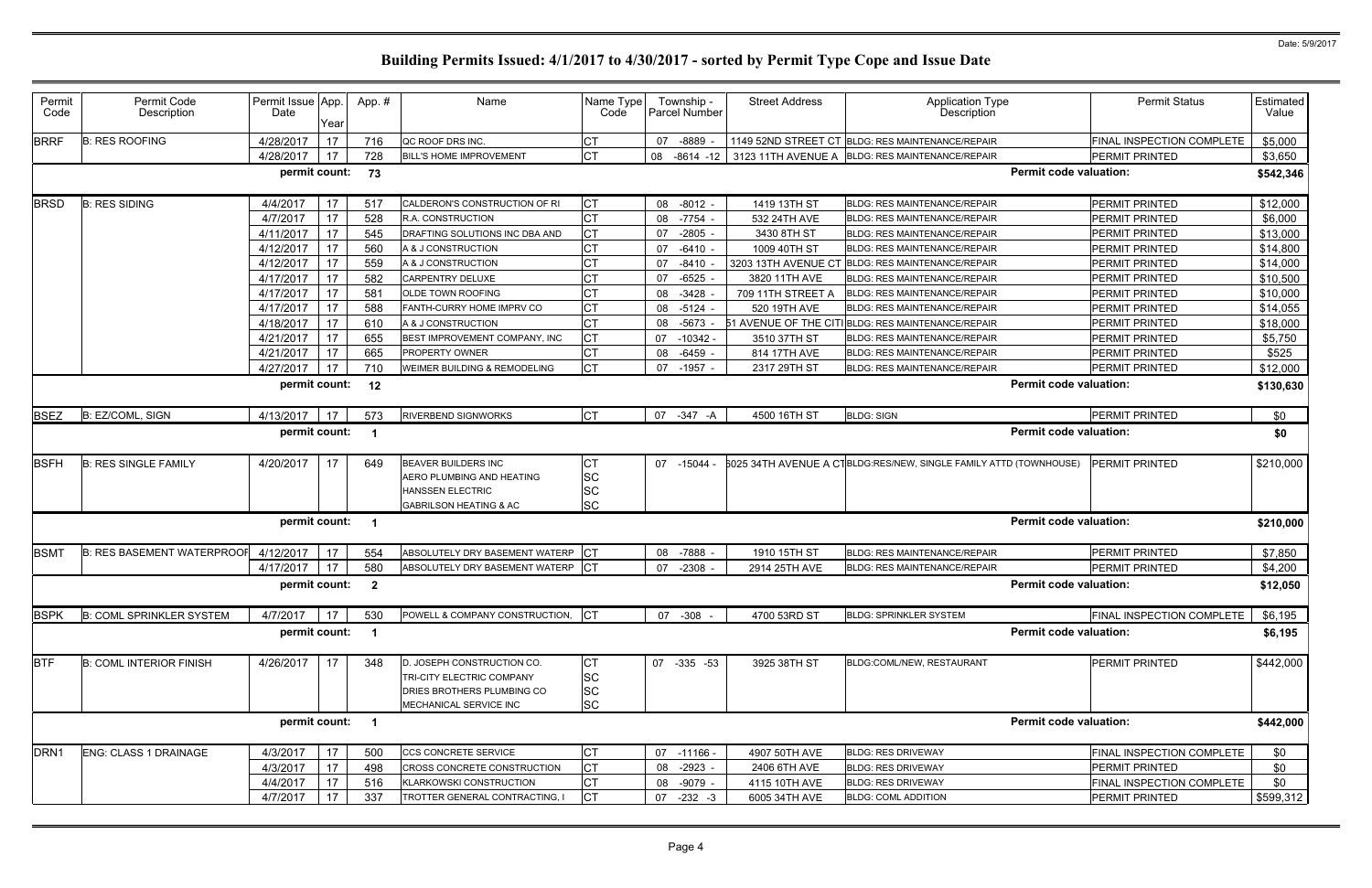| Permit<br>Code   | Permit Code<br>Description                            | Permit Issue App.<br>Date | Year | App.#                   | Name                                                                                                                    | Name Type<br>Code                                | Township -<br>Parcel Number |           | <b>Street Address</b>                  | <b>Application Type</b><br>Description                            | <b>Permit Status</b>             | Estimated<br>Value |
|------------------|-------------------------------------------------------|---------------------------|------|-------------------------|-------------------------------------------------------------------------------------------------------------------------|--------------------------------------------------|-----------------------------|-----------|----------------------------------------|-------------------------------------------------------------------|----------------------------------|--------------------|
| DRN <sub>1</sub> | <b>ENG: CLASS 1 DRAINAGE</b>                          | 4/20/2017                 | 17   | 649                     | <b>BEAVER BUILDERS INC</b><br>AERO PLUMBING AND HEATING<br><b>HANSSEN ELECTRIC</b><br><b>GABRILSON HEATING &amp; AC</b> | Iст<br><b>SC</b><br>SC<br><b>SC</b>              | 07 -15044 -                 |           |                                        | 6025 34TH AVENUE A CTBLDG:RES/NEW, SINGLE FAMILY ATTD (TOWNHOUSE) | <b>PERMIT PRINTED</b>            | \$210,000          |
|                  |                                                       | 4/21/2017                 | 17   | 664                     | VON MAUR CONSTRUCTION                                                                                                   | <b>CT</b>                                        | 07 -8415 -                  |           | 3305 13TH AVENUE CT BLDG: RES SIDEWALK |                                                                   | <b>PERMIT PRINTED</b>            | \$0                |
|                  |                                                       | 4/21/2017                 | 17   | 642                     | NEW CONCRETE CONSTRUCTION                                                                                               | СT                                               | 08 -3434 -                  |           | 1311 17TH AVE                          | <b>BLDG: COML SIDEWALK</b>                                        | <b>FINAL INSPECTION COMPLETE</b> | \$0                |
|                  |                                                       | 4/25/2017                 | 17   | 701                     | CROSS CONCRETE CONSTRUCTION                                                                                             | <b>ICT</b>                                       | 07                          | $-11594$  | 3601 36TH ST                           | <b>BLDG: RES DRIVEWAY</b>                                         | <b>FINAL INSPECTION COMPLETE</b> | \$0                |
|                  |                                                       | permit count:             |      | 8                       |                                                                                                                         |                                                  |                             |           |                                        | <b>Permit code valuation:</b>                                     |                                  | \$809,312          |
| DRN <sub>2</sub> | ENG: CLASS 2 DRAINAGE                                 | 4/12/2017                 | 17   | 483                     | MCO & ASSOCIATES, LLC<br>TRI-CITY ELECTRIC COMPANY                                                                      | <b>CT</b><br><b>SC</b>                           | 07 -14542 -                 |           |                                        | 3714 39TH AVENUE DR BLDG:COML/NEW, STORES/CUSTOMER SERVICE        | <b>PERMIT PRINTED</b>            | \$200,000          |
|                  |                                                       | permit count:             |      | - 1                     |                                                                                                                         |                                                  |                             |           |                                        | <b>Permit code valuation:</b>                                     |                                  | \$200,000          |
| EC               | E: COML ELECTRICAL                                    | 4/13/2017                 | 17   | 484                     | MCO & ASSOCIATES, LLC<br>TRI-CITY ELECTRIC COMPANY<br>PETERSEN PLUMBING AND HEATING                                     | IСТ<br><b>SC</b><br><b>SC</b>                    | 07 -14542 -                 |           |                                        | 3714 39TH AVENUE DR BLDG:COML/NEW, RESTAURANT                     | <b>PERMIT PRINTED</b>            | \$620,000          |
|                  |                                                       | 4/17/2017                 | 17   | 576                     | <b>BLACKHAWK ELECTRIC ENTERPRISES</b>                                                                                   |                                                  | 07                          | $-1239$   | 14 AVENUE OF THE CITIELEC: REPAIR      |                                                                   | <b>PERMIT PRINTED</b>            | \$0                |
|                  |                                                       | 4/24/2017                 | 17   | 595                     | POWELL & COMPANY CONSTRUCTION,<br>LAKEWOOD ELECTRIC AND GENERATO                                                        | <b>SC</b>                                        | 07 -13753 -                 |           | 604 35TH AVE                           | BLDG: COML MAINTENANCE/REPAIR                                     | <b>PERMIT PRINTED</b>            | \$67,150           |
|                  |                                                       | 4/25/2017                 | 17   | 700                     | TRI-CITY ELECTRIC COMPANY                                                                                               | <b>CT</b>                                        | 07                          | -544      | 04 AVENUE OF THE CITIELEC: REMODEL     |                                                                   | PERMIT PRINTED                   | \$0                |
|                  |                                                       | 4/27/2017                 | 17   | 483                     | MCO & ASSOCIATES, LLC<br>TRI-CITY ELECTRIC COMPANY                                                                      | <b>CT</b><br><b>SC</b>                           | 07 -14542 -                 |           |                                        | 3714 39TH AVENUE DR BLDG:COML/NEW, STORES/CUSTOMER SERVICE        | <b>PERMIT PRINTED</b>            | \$200,000          |
|                  |                                                       | 4/27/2017                 | 17   | 348                     | D. JOSEPH CONSTRUCTION CO.<br>TRI-CITY ELECTRIC COMPANY<br>DRIES BROTHERS PLUMBING CO<br>MECHANICAL SERVICE INC         | <b>CT</b><br><b>SC</b><br><b>SC</b><br><b>SC</b> | 07 -335 -53                 |           | 3925 38TH ST                           | BLDG:COML/NEW, RESTAURANT                                         | <b>PERMIT PRINTED</b>            | \$442,000          |
|                  |                                                       | 4/28/2017                 | 17   | 730                     | MAHIEU ELECTRIC CO INC                                                                                                  | <b>ICT</b>                                       | 08 -5736 -                  |           | 605 15TH ST                            | <b>ELEC: REPAIR</b>                                               | FINAL INSPECTION COMPLETE        | \$0                |
|                  |                                                       | permit count:             |      | $\overline{7}$          |                                                                                                                         |                                                  |                             |           |                                        | <b>Permit code valuation:</b>                                     |                                  | \$1,329,150        |
| ECM <sub>6</sub> | E: COML ELCT MTR RECNCT (6 M <sup>d</sup> $4/25/2017$ |                           | 17   | 706                     | <b>PROPERTY OWNER</b>                                                                                                   | <b>ICT</b>                                       | 08 -5736 -                  |           | 605 15TH ST                            | ELCT: ELCT MTR RECONNCT AFTER 6 MONTHS                            | PERMIT PRINTED                   | \$0                |
|                  |                                                       | permit count: 1           |      |                         |                                                                                                                         |                                                  |                             |           |                                        | <b>Permit code valuation:</b>                                     |                                  | \$0                |
| <b>ENA</b>       | <b>B: RES SIDEWALK</b>                                | 4/19/2017                 | 17   | 626                     | CROSS CONCRETE CONSTRUCTION                                                                                             | <b>ICT</b>                                       | 07 -2344 -                  |           | 2927 24TH AVE                          | <b>BLDG: RES DRIVEWAY</b>                                         | <b>PERMIT PRINTED</b>            | \$0                |
|                  |                                                       | 4/21/2017                 | 17   | 664                     | VON MAUR CONSTRUCTION                                                                                                   | <b>CT</b>                                        | 07 -8415 -                  |           | 3305 13TH AVENUE CT BLDG: RES SIDEWALK |                                                                   | <b>PERMIT PRINTED</b>            | \$0                |
|                  |                                                       | permit count:             |      | $\overline{\mathbf{2}}$ |                                                                                                                         |                                                  |                             |           |                                        | <b>Permit code valuation:</b>                                     |                                  | \$0                |
| <b>ENB</b>       | <b>B: RES DRIVEWAY</b>                                | 4/3/2017                  | 17   | 500                     | CCS CONCRETE SERVICE                                                                                                    | <b>CT</b>                                        | 07 -11166 -                 |           | 4907 50TH AVE                          | <b>BLDG: RES DRIVEWAY</b>                                         | PERMIT PRINTED                   | \$0                |
|                  |                                                       | 4/3/2017                  | 17   | 498                     | CROSS CONCRETE CONSTRUCTION                                                                                             | <b>CT</b>                                        | 08 -2923 -                  |           | 2406 6TH AVE                           | <b>BLDG: RES DRIVEWAY</b>                                         | <b>PERMIT PRINTED</b>            | \$0                |
|                  |                                                       | 4/18/2017                 | 17   | 621                     | <b>TRAPKUS BUILD</b>                                                                                                    | <b>CT</b>                                        | 07 -14246 -                 |           | 5405 20TH AVENUE CT                    | <b>BLDG: RES DRIVEWAY</b>                                         | <b>PERMIT PRINTED</b>            | \$0                |
|                  |                                                       | 4/19/2017                 | 17   | 626                     | CROSS CONCRETE CONSTRUCTION                                                                                             | СT                                               | 07                          | $-2344$ - | 2927 24TH AVE                          | <b>BLDG: RES DRIVEWAY</b>                                         | PERMIT PRINTED                   | \$0                |
|                  |                                                       | 4/25/2017                 | 17   | 701                     | CROSS CONCRETE CONSTRUCTION                                                                                             | <b>CT</b>                                        | 07 -11594 -                 |           | 3601 36TH ST                           | <b>BLDG: RES DRIVEWAY</b>                                         | PERMIT PRINTED                   | \$0                |
|                  |                                                       | permit count:             |      | 5                       |                                                                                                                         |                                                  |                             |           |                                        | <b>Permit code valuation:</b>                                     |                                  | \$0                |
| <b>ENC</b>       | <b>B: COML SIDEWALK</b>                               | 4/19/2017                 | 17   | 641                     | NEW CONCRETE CONSTRUCTION                                                                                               | <b>CT</b>                                        | 08 -7682 -                  |           | 1605 13TH ST                           | <b>BLDG: COML SIDEWALK</b>                                        | <b>PERMIT PRINTED</b>            | \$0                |
|                  |                                                       | 4/21/2017                 | 17   | 642                     | NEW CONCRETE CONSTRUCTION                                                                                               | <b>CT</b>                                        | 08 -3434 -                  |           | 1311 17TH AVE                          | <b>BLDG: COML SIDEWALK</b>                                        | <b>PERMIT PRINTED</b>            | \$0                |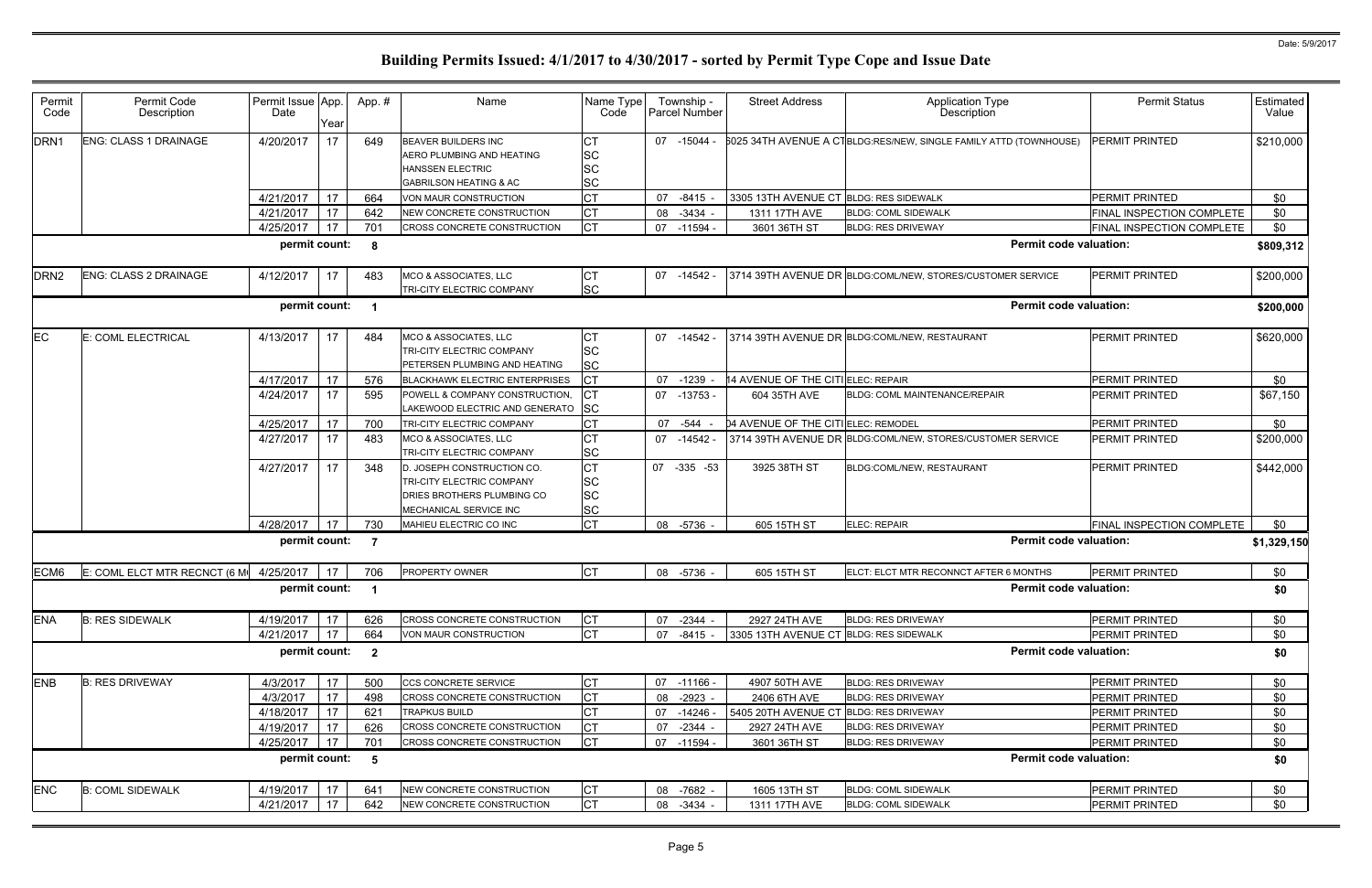| Permit<br>Code   | Permit Code<br>Description      | Permit Issue App.<br>Date | Year | App.#                   | Name                                                                                                              | Name Type<br>Code                           |    | Township -<br>Parcel Number | <b>Street Address</b> | <b>Application Type</b><br>Description                            | <b>Permit Status</b>             | Estimated<br>Value |
|------------------|---------------------------------|---------------------------|------|-------------------------|-------------------------------------------------------------------------------------------------------------------|---------------------------------------------|----|-----------------------------|-----------------------|-------------------------------------------------------------------|----------------------------------|--------------------|
|                  |                                 | permit count:             |      | $\overline{\mathbf{2}}$ |                                                                                                                   |                                             |    |                             |                       | <b>Permit code valuation:</b>                                     |                                  | \$0                |
| <b>ER</b>        | E: RES ELECTRICAL               | 4/3/2017                  | 17   | 503                     | KOEHLER ELECTRIC INC, J W                                                                                         | СT                                          |    | 07 -10682 -                 | 4811 49TH AVE         | <b>ELEC: REPAIR</b>                                               | <b>FINAL INSPECTION COMPLETE</b> | \$0                |
|                  |                                 | 4/3/2017                  | 17   | 505                     | ADVANCED ENVIROMENTAL INC<br><b>QUINN ELECTRIC</b><br><b>QUAD CITY PLUMBING</b>                                   | <b>CT</b><br>SC<br>SC                       |    | 08 -7011 -                  | 714 51ST ST           | <b>BLDG: RES MAINTENANCE/REPAIR</b>                               | <b>PERMIT PRINTED</b>            | \$20,250           |
|                  |                                 | 4/4/2017                  | 17   | 382                     | BETTENDORF HOME REPAIR<br>PETERSEN PLUMBING AND HEATING<br>PETERSEN PLUMBING AND HEATING<br>AMERICAN ELECTRIC INC | SC<br><b>SC</b><br><b>SC</b>                |    | 08 -4687 -                  | 2634 12TH AVE         | <b>BLDG: RES REMODEL</b>                                          | <b>PERMIT PRINTED</b>            | \$375,000          |
|                  |                                 | 4/10/2017                 | 17   | 537                     | PIZANO ELECTRIC INC                                                                                               |                                             |    | 07 -81 -5                   | 4113 22ND AVE         | ELEC: SERVICE                                                     | <b>FINAL INSPECTION COMPLETE</b> | \$0                |
|                  |                                 | 4/10/2017                 | 17   | 538                     | PIZANO ELECTRIC INC                                                                                               | СT                                          |    | 08 -7406 -A                 | 1101 23RD AVE         | ELEC: SERVICE                                                     | PERMIT PRINTED                   | \$0                |
|                  |                                 | 4/11/2017                 | 17   | 486                     | TUMAC CONST. LLC<br>PROPERTY OWNER                                                                                | SC                                          |    | 07 -2381 -                  | 2556 30TH ST          | <b>BLDG: GARAGES/CARPORTS</b>                                     | <b>PERMIT PRINTED</b>            | \$13,000           |
|                  |                                 | 4/11/2017                 | 17   | 549                     | PIZANO ELECTRIC INC                                                                                               |                                             | 07 | -6410 -                     | 1009 40TH ST          | ELEC: SERVICE                                                     | FINAL INSPECTION COMPLETE        | \$0                |
|                  |                                 | 4/11/2017                 | 17   | 548                     | TRI-CITY ELECTRIC COMPANY                                                                                         |                                             |    | 08 -6617 -A                 | 3201 11TH AVENUE C    | <b>ELEC: SERVICE</b>                                              | <b>FINAL INSPECTION COMPLETE</b> | \$0                |
|                  |                                 | 4/12/2017                 | 17   | 556                     | ADVANTAGE ELCTRL SERVICES INC                                                                                     |                                             |    | 08 -7696 -                  | 1617 12TH ST          | ELEC: WIRING, MISC                                                | <b>FINAL INSPECTION COMPLETE</b> | \$0                |
|                  |                                 | 4/13/2017                 | 17   | 571                     | ELECTRIC DOCTOR SERVICE LLC                                                                                       |                                             |    | 07 -10342 -                 | 3510 37TH ST          | ELEC: WIRING, MISC                                                | <b>PERMIT PRINTED</b>            | \$0                |
|                  |                                 | 4/17/2017                 | 17   | 480                     | PROPERTY OWNER<br><b>BLACKHAWK ELECTRIC ENTERPRISES</b>                                                           | SC                                          |    | 08 -5601 -                  | 1403 14TH ST          | <b>BLDG: GARAGES/CARPORTS</b>                                     | <b>PERMIT PRINTED</b>            | \$9,408            |
|                  |                                 | 4/19/2017                 | 17   | 639                     | ELECTRIC DOCTOR SERVICE LLC                                                                                       |                                             |    | 08 -6164 -18                | 411 27TH AVE          | ELEC: SERVICE                                                     | <b>PERMIT PRINTED</b>            | \$0                |
|                  |                                 | 4/21/2017                 | 17   | 660                     | H A ELECTRIC COMPANY                                                                                              |                                             |    | 08 -4034 -                  | 240 43RD ST           | ELEC: SERVICE                                                     | PERMIT PRINTED                   | \$0                |
|                  |                                 | 4/24/2017                 | 17   | 669                     | PIZANO ELECTRIC INC                                                                                               |                                             |    | 08 -7118 -                  | 840 17TH AVE          | ELEC: SERVICE                                                     | <b>PERMIT PRINTED</b>            | \$0                |
|                  |                                 | 4/25/2017                 | 17   | 212                     | PROPERTY OWNER<br>ADVANTAGE ELCTRL SERVICES INC                                                                   | <b>SC</b>                                   |    | 07 -14246 -                 |                       | 5405 20TH AVENUE CT BLDG: GARAGES/CARPORTS                        | <b>PERMIT PRINTED</b>            | \$12,500           |
|                  |                                 | 4/25/2017                 | 16   | 1785                    | ALL MAJOR RESTORATIONS LLC<br>ELECTRIC DOCTOR SERVICE LLC                                                         | СT<br><b>SC</b>                             |    | 08 -292 -                   | 2719 16TH ST          | <b>BLDG: GARAGES/CARPORTS</b>                                     | <b>PERMIT PRINTED</b>            | \$12,000           |
|                  |                                 | 4/27/2017                 | 17   | 649                     | <b>BEAVER BUILDERS INC</b><br>AERO PLUMBING AND HEATING<br>HANSSEN ELECTRIC<br><b>GABRILSON HEATING &amp; AC</b>  | СT<br>SC<br>SC<br><b>SC</b>                 |    | 07 -15044 -                 |                       | 6025 34TH AVENUE A CTBLDG:RES/NEW, SINGLE FAMILY ATTD (TOWNHOUSE) | <b>PERMIT PRINTED</b>            | \$210,000          |
|                  |                                 | 4/27/2017 17              |      | 546                     | HABITAT FOR HUMANITY-QC<br><b>CJ NOW</b><br>KOEHLER ELECTRIC INC, J W<br><b>GABRILSON HEATING &amp; AC</b>        | ו שו<br><b>SC</b><br><b>SC</b><br><b>SC</b> |    | 08 -831 -                   | 309 5TH AVE           | BLDG: RES MAINTENANCE/REPAIR                                      | PERMIT PRINTED                   | \$15,200           |
|                  |                                 | permit count: 18          |      |                         |                                                                                                                   |                                             |    |                             |                       | <b>Permit code valuation:</b>                                     |                                  | \$667,358          |
| EXC <sub>1</sub> | <b>ENG: EZ CLASS 1 DRAINAGE</b> | 4/17/2017                 | -17  | 575                     | EMERY CONSTRUCTION GROUP, INC<br>TRI-CITY ELECTRIC COMPANY                                                        | СT<br><b>SC</b>                             |    | 08 -5552 -                  | 1224 4TH AVE          | <b>ENG: DRAINAGE PERMIT</b>                                       | PERMIT PRINTED                   | \$0                |
|                  |                                 | 4/18/2017                 | 17   | 601                     | <b>BM BAGBY INC</b><br><b>HANSSEN ELECTRIC</b>                                                                    | Iст<br><b>SC</b>                            |    | 08 -9348                    | 705 6TH AVENUE CT     | BLDG:RES/NEW, SINGLE FAMILY ATTD (TOWNHOUSE)                      | <b>PERMIT PRINTED</b>            | \$92,000           |
|                  |                                 | permit count: 2           |      |                         |                                                                                                                   |                                             |    |                             |                       | <b>Permit code valuation:</b>                                     |                                  | \$92,000           |
| <b>EZC</b>       | E: EZ/COML, ELECTRICAL          | 4/3/2017                  | 17   | 232                     | DUST-RY REMODELING INC<br>JOHNSON ELECTRIC CO, K C<br>A1 MORRIS HEATING AND COOLING                               | IСТ<br><b>SC</b><br><b>SC</b>               |    | 08 -5482 -                  | 1721 5TH AVE          | <b>BLDG: COML REMODEL</b>                                         | <b>PERMIT PRINTED</b>            | \$100,000          |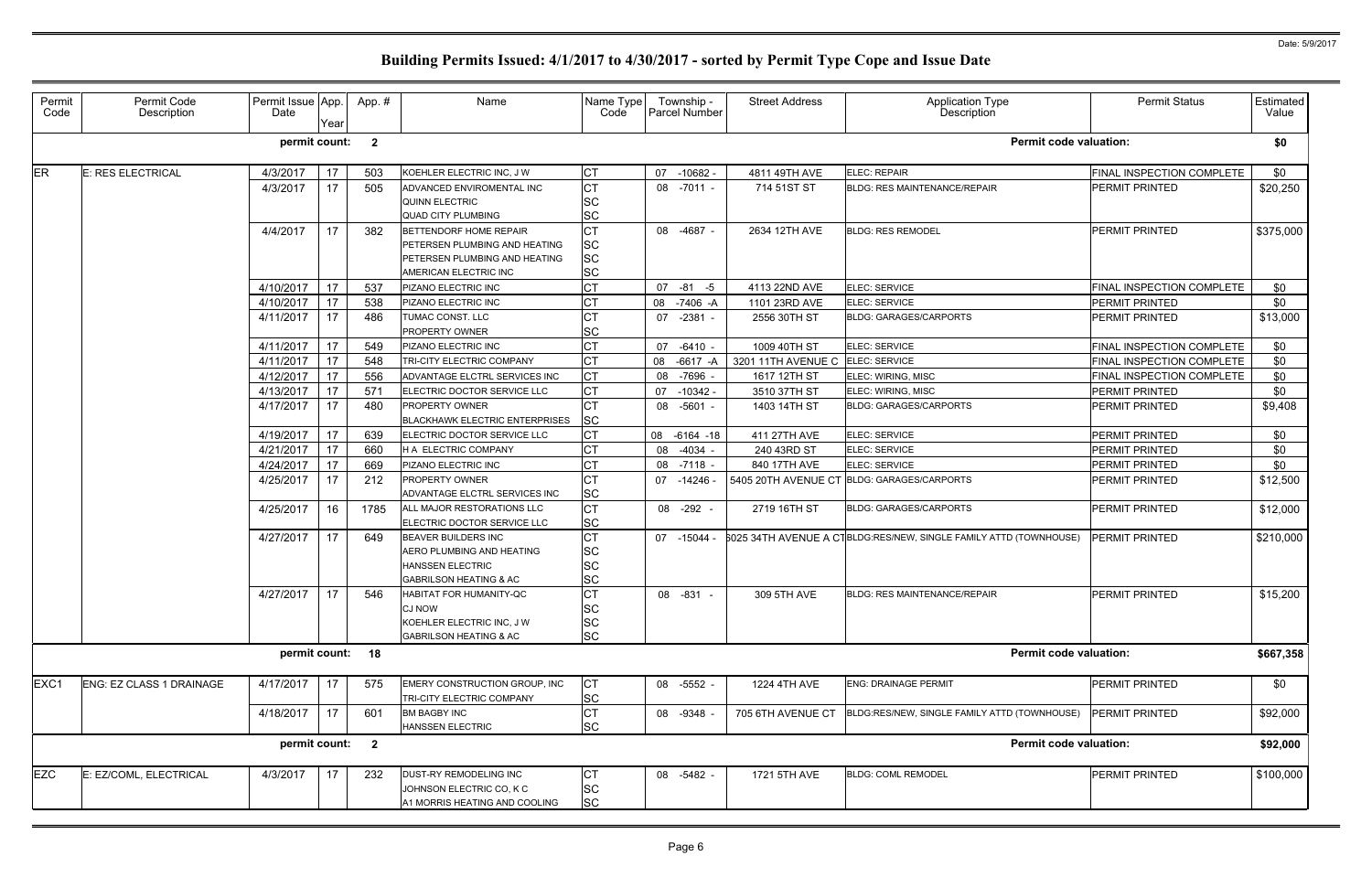|                               | <b>Permit Status</b>             | Estimated<br>Value |
|-------------------------------|----------------------------------|--------------------|
|                               | PERMIT PRINTED                   | \$19,999           |
| <b>UTIONAL</b>                | FINAL INSPECTION COMPLETE        | #########          |
|                               | PERMIT PRINTED                   | \$0                |
|                               | PERMIT PRINTED                   | \$0                |
| <b>Permit code valuation:</b> |                                  | \$21,760,99\$      |
|                               | PERMIT PRINTED                   | \$0                |
| <b>R SERVICE</b>              | PERMIT PRINTED                   | \$120,473          |
|                               | PERMIT PRINTED                   | \$0                |
|                               | PERMIT PRINTED                   | \$0                |
| <b>Permit code valuation:</b> |                                  | \$120,473          |
|                               | PERMIT PRINTED                   | \$100,000          |
| <b>Permit code valuation:</b> |                                  | \$100,000          |
|                               | <b>FINAL INSPECTION COMPLETE</b> | \$0                |
|                               | FINAL INSPECTION COMPLETE        | \$0                |
| ACHED                         | PERMIT PRINTED                   | \$231,000          |
|                               | PERMIT PRINTED                   | \$0                |
|                               | FINAL INSPECTION COMPLETE        | \$0                |
| (TOWNHOUSE)                   | <b>PERMIT PRINTED</b>            | \$404,000          |
|                               | <b>FINAL INSPECTION COMPLETE</b> | \$0                |
|                               | PERMIT PRINTED                   | \$0                |
|                               | FINAL INSPECTION COMPLETE        | \$0                |
|                               | PERMIT PRINTED                   | \$0                |
|                               | FINAL INSPECTION COMPLETE        | \$0                |
|                               | FINAL INSPECTION COMPLETE        | \$0                |

| Permit<br>Code | Permit Code<br>Description | Permit Issue App.<br>Date | Year | App.# | Name                                                                                                                                                                                      | Name Type<br>Code                                                          |    | Township -<br><b>Parcel Number</b> | <b>Street Address</b> | <b>Application Type</b><br>Description                           | <b>Permit Status</b>             | Estimated<br>Value |
|----------------|----------------------------|---------------------------|------|-------|-------------------------------------------------------------------------------------------------------------------------------------------------------------------------------------------|----------------------------------------------------------------------------|----|------------------------------------|-----------------------|------------------------------------------------------------------|----------------------------------|--------------------|
| <b>EZC</b>     | E: EZ/COML, ELECTRICAL     | 4/21/2017                 | 17   | 361   | <b>PROPERTY OWNER</b><br>SUMMIT ELECTRIC LLC                                                                                                                                              | <b>CT</b><br><b>SC</b>                                                     |    | 08 -5551 -                         | 1331 5TH AVE          | BLDG: COML MAINTENANCE/REPAIR                                    | <b>PERMIT PRINTED</b>            | \$19,999           |
|                |                            | 4/24/2017                 | 16   | 2794  | <b>RUSSELL CONSTRUCTION</b><br><b>RUSSELL CONSTRUCTION</b><br>TRI-CITY ELECTRIC COMPANY                                                                                                   | <b>CT</b><br><b>SC</b><br><b>SC</b>                                        |    | 08 -5348 -                         | 941 6TH ST            | BLDG:COML/NEW, HOSPITALS/INSTITUTIONAL                           | FINAL INSPECTION COMPLETE        | ##########         |
|                |                            | 4/25/2017                 | 17   | 696   | TRI-CITY ELECTRIC COMPANY                                                                                                                                                                 | <b>CT</b>                                                                  | 08 | $-5427 -$                          | 309 12TH ST           | ELEC: COMMERCIAL, NEW                                            | <b>PERMIT PRINTED</b>            | \$0                |
|                |                            | 4/25/2017                 | 17   | 575   | EMERY CONSTRUCTION GROUP, INC<br>TRI-CITY ELECTRIC COMPANY                                                                                                                                | <b>CT</b><br><b>SC</b>                                                     |    | 08 -5552 -                         | 1224 4TH AVE          | <b>ENG: DRAINAGE PERMIT</b>                                      | PERMIT PRINTED                   | \$0                |
|                |                            | permit count:             |      | $-5$  |                                                                                                                                                                                           |                                                                            |    |                                    |                       | <b>Permit code valuation:</b>                                    |                                  | \$21,760,99        |
| <b>MC</b>      | M: COML MECHANICAL         | 4/7/2017                  | 17   | 531   | KALE HEATING & AC                                                                                                                                                                         | <b>CT</b>                                                                  | 08 | $-5557 -$                          | 1202 4TH AVE          | HTG: FURNACE/AC, REPLACE                                         | <b>PERMIT PRINTED</b>            | \$0                |
|                |                            | 4/17/2017                 | 16   | 2465  | <b>BUILD TO SUIT INC</b><br>ART-O-LITE ELECTRIC CO<br><b>BLONDELL PLUMBING SERVICE INC</b>                                                                                                | <b>CT</b><br><b>SC</b><br><b>SC</b>                                        | 07 | $-335 -53$                         | 3915 38TH ST          | BLDG:COML/NEW, STORES/CUSTOMER SERVICE                           | <b>IPERMIT PRINTED</b>           | \$120,473          |
|                |                            |                           |      |       | ART-O-LITE ELECTRIC CO<br><b>HORNBUCKLE HEATING &amp; AC</b>                                                                                                                              | <b>SC</b><br><b>SC</b>                                                     |    |                                    |                       |                                                                  |                                  |                    |
|                |                            | 4/24/2017                 | 17   | 691   | <b>CRAWFORD HEATING &amp; COOLING</b>                                                                                                                                                     | <b>CT</b>                                                                  | 07 | $-13753$                           | 604 35TH AVE          | HTG: OTHER, INSTALL/REPLACE                                      | PERMIT PRINTED                   | \$0                |
|                |                            | 4/28/2017                 | 17   | 725   | CRAWFORD HEATING & COOLING                                                                                                                                                                | <b>CT</b>                                                                  | 07 | $-397 - 8$                         | 500 JOHN DEERE RD     | HTG: ROOFTOP UNIT, INSTALL                                       | <b>PERMIT PRINTED</b>            | \$0                |
|                |                            | permit count:             |      | - 4   |                                                                                                                                                                                           |                                                                            |    |                                    |                       | <b>Permit code valuation:</b>                                    |                                  | \$120,473          |
| <b>MEZC</b>    | M: EZ/COML, MECHANICAL     | 4/4/2017                  | 17   | 232   | DUST-RY REMODELING INC<br>JOHNSON ELECTRIC CO, K C<br>A1 MORRIS HEATING AND COOLING                                                                                                       | <b>CT</b><br><b>SC</b><br><b>SC</b>                                        |    | 08 -5482 -                         | 1721 5TH AVE          | <b>BLDG: COML REMODEL</b>                                        | <b>PERMIT PRINTED</b>            | \$100,000          |
|                |                            | permit count: 1           |      |       |                                                                                                                                                                                           |                                                                            |    |                                    |                       | <b>Permit code valuation:</b>                                    |                                  | \$100,000          |
| <b>MR</b>      | M: RES MECHANICAL          | 4/4/2017                  | 17   | 510   | <b>CRAWFORD HEATING &amp; COOLING</b>                                                                                                                                                     | <b>CT</b>                                                                  |    | 07 -12348 -                        | 3521 35TH ST          | HTG: FURNACE/AC, REPLACE                                         | FINAL INSPECTION COMPLETE        | \$0                |
|                |                            | 4/4/2017                  | 17   | 509   | <b>FREED HEATING &amp; AC</b>                                                                                                                                                             | <b>CT</b>                                                                  | 07 | $-12812 -$                         | 2935 28TH AVENUE A    | HTG: FURNACE/AC. REPLACE                                         | FINAL INSPECTION COMPLETE        | \$0                |
|                |                            | 4/4/2017                  | 17   | 430   | <b>BEAVER BUILDERS INC</b><br>AERO PLUMBING AND HEATING<br>AERO PLUMBING AND HEATING<br><b>HANSSEN ELECTRIC</b><br><b>GABRILSON HEATING &amp; AC</b><br><b>GABRILSON HEATING &amp; AC</b> | <b>CT</b><br><b>SC</b><br><b>SC</b><br><b>SC</b><br><b>SC</b><br><b>SC</b> | 07 | -15041 -                           |                       | 5105 34TH AVENUE A CTBLDG:RES/NEW, SINGLE FAMILY DETACHED        | <b>PERMIT PRINTED</b>            | \$231,000          |
|                |                            | 4/4/2017                  | 17   | 511   | A1 MORRIS HEATING AND COOLING                                                                                                                                                             | <b>CT</b>                                                                  |    | 08 -7011 -                         | 714 51ST ST           | HTG: FURNACE/AC, REPLACE                                         | <b>PERMIT PRINTED</b>            | \$0                |
|                |                            | 4/5/2017                  | 17   | 521   | <b>B &amp; B HEATING &amp; AC</b>                                                                                                                                                         | <b>CT</b>                                                                  |    | 08 -4675 -                         | 2511 12TH AVE         | HTG: BOILER/FURNACE, REPLACE                                     | FINAL INSPECTION COMPLETE        | \$0                |
|                |                            | 4/5/2017                  | 16   | 2828  | <b>HAZELWOOD HOMES INC</b><br>DEMARLIE MAINTENANCE<br>DEMARLIE MAINTENANCE<br>VANOPDORP ELECTRIC INC.<br><b>SCHEBLER COMPANY</b>                                                          | <b>CT</b><br><b>SC</b><br><b>SC</b><br><b>SC</b><br><b>SC</b>              |    | 08 -9236 -                         |                       | 2704 11TH STREET CT BLDG:RES/NEW, SINGLE FAMILY ATTD (TOWNHOUSE) | <b>PERMIT PRINTED</b>            | \$404,000          |
|                |                            | 4/6/2017                  | 17   | 527   | KLAUER HEATING & AC LTD                                                                                                                                                                   | <b>CT</b>                                                                  |    | 07 -241 -2                         |                       | 3032 55TH STREET DR HTG: FURNACE/AC, REPLACE                     | FINAL INSPECTION COMPLETE        | \$0                |
|                |                            | 4/6/2017                  | 17   | 526   | KLAUER HEATING & AC LTD                                                                                                                                                                   | <b>CT</b>                                                                  | 07 | $-6845$ -                          |                       | 2525 32ND AVENUE CT HTG: FURNACE/AC, REPLACE                     | <b>PERMIT PRINTED</b>            | \$0                |
|                |                            | 4/7/2017                  | 17   | 534   | <b>FREED HEATING &amp; AC</b>                                                                                                                                                             | <b>CT</b>                                                                  | 07 | $-6369 -$                          | 1021 41ST ST          | HTG: BOILER/FURNACE, REPLACE                                     | FINAL INSPECTION COMPLETE        | \$0                |
|                |                            | 4/11/2017                 | 17   | 543   | <b>GABRILSON HEATING &amp; AC</b>                                                                                                                                                         | <b>CT</b>                                                                  |    | 07 -14648 -                        |                       | 7101 36TH AVENUE CT HTG: OTHER, INSTALL/REPLACE                  | <b>PERMIT PRINTED</b>            | \$0                |
|                |                            | 4/18/2017                 | 17   | 617   | KALE HEATING & AC                                                                                                                                                                         | <b>CT</b>                                                                  | 07 | -13997 -                           | 3614 72ND ST          | HTG: AIR CONDITIONING, REPLACE                                   | FINAL INSPECTION COMPLETE        | \$0                |
|                |                            | 4/18/2017                 | 17   | 614   | KALE HEATING & AC                                                                                                                                                                         | <b>CT</b>                                                                  | 07 | $-5665 -$                          | 2412 44TH ST          | HTG: BOILER/FURNACE, REPLACE                                     | <b>FINAL INSPECTION COMPLETE</b> | \$0                |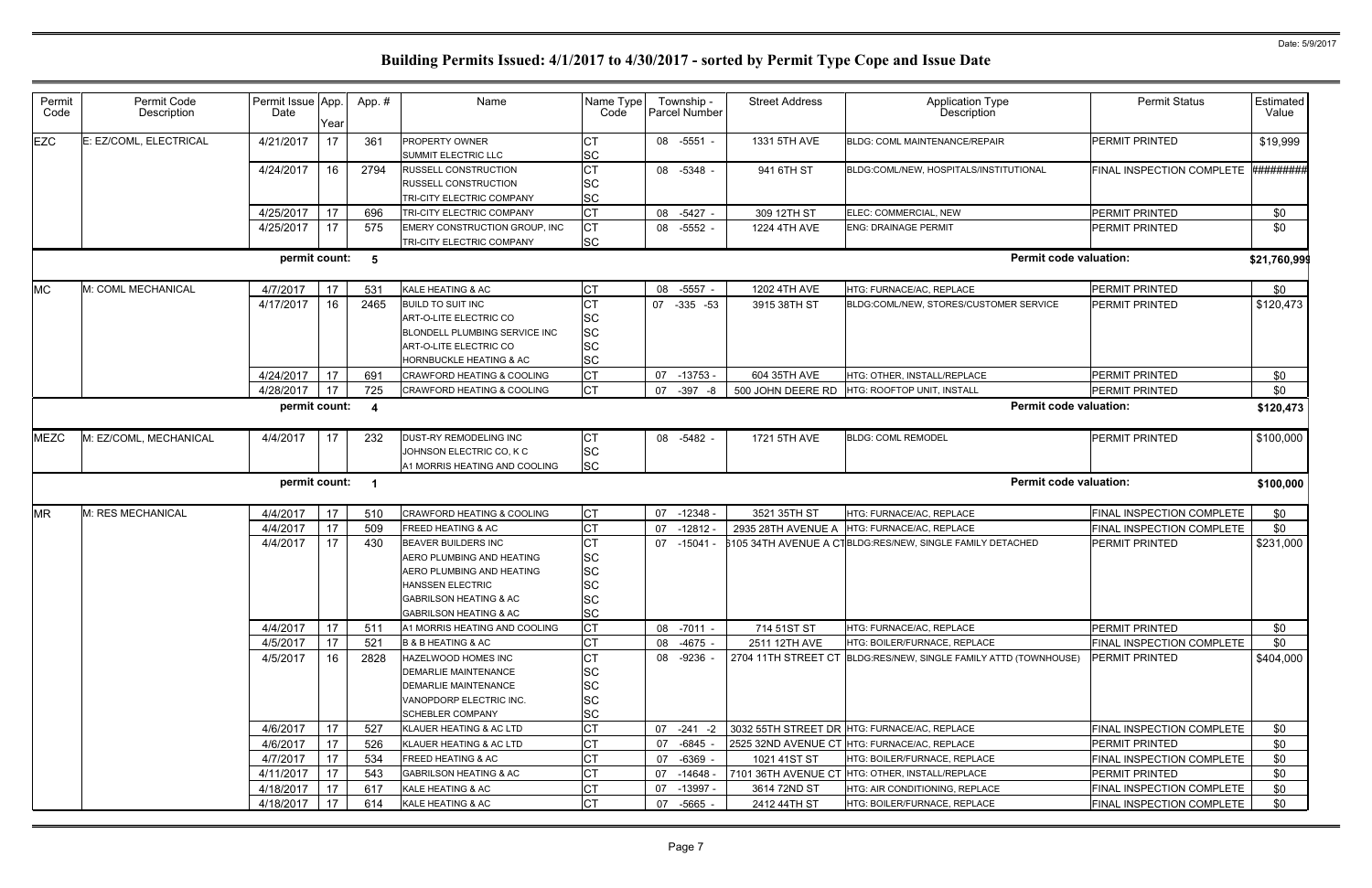| Permit<br>Code | Permit Code<br>Description   | Permit Issue App.<br>Date | Year | App.#        | Name                                                 | Name Type<br>Code | Township -<br>Parcel Number | <b>Street Address</b>                    | <b>Application Type</b><br>Description        | <b>Permit Status</b>             | Estimated<br>Value |
|----------------|------------------------------|---------------------------|------|--------------|------------------------------------------------------|-------------------|-----------------------------|------------------------------------------|-----------------------------------------------|----------------------------------|--------------------|
| <b>MR</b>      | M: RES MECHANICAL            | 4/18/2017                 | 17   | 615          | WATSON PLUMBING AND MECHANICAL                       |                   | 07 -7562 -                  | 3802 10TH AVE                            | HTG: FURNACE/AC, REPLACE                      | PERMIT PRINTED                   | \$0                |
|                |                              | 4/18/2017                 | 17   | 613          | DOUG'S HEATING & AIR COND                            |                   | 08 -2297 -                  | 520 16TH AVE                             | <b>HTG: AIR CONDITIONING. REPLACE</b>         | FINAL INSPECTION COMPLETE        | \$0                |
|                |                              | 4/18/2017                 | 17   | 616          | WATSON PLUMBING AND MECHANICAL                       | СT                | 08 -3373 -                  | 2602 15TH AVE                            | HTG: BOILER/FURNACE, REPLACE                  | PERMIT PRINTED                   | \$0                |
|                |                              | 4/18/2017                 | 17   | 618          | J.L. BRADY COMPANY                                   | СT                | 08<br>$-8919 -$             | 550 30TH AVE                             | <b>HTG: AIR CONDITIONING, REPLACE</b>         | <b>PERMIT PRINTED</b>            | \$0                |
|                |                              | 4/24/2017                 | 17   | 667          | J.L. BRADY COMPANY                                   | СT                | -13571-9<br>07              | 21 THORNWOOD CT                          | HTG: FURNACE/AC, REPLACE                      | FINAL INSPECTION COMPLETE        | \$0                |
|                |                              | 4/24/2017                 | 17   | 689          | <b>TOTAL MAINTENANCE INC</b>                         | СT                | $-13693$<br>07              | 6 RED OAK CT                             | HTG: AIR CONDITIONING, REPLACE                | <b>PERMIT PRINTED</b>            | \$0                |
|                |                              | 4/24/2017                 | 17   | 666          | TOTAL MAINTENANCE INC                                | СT                | 07 -14644                   | 7117 36TH AVENUE CT                      | HTG: FURNACE/AC, REPLACE                      | FINAL INSPECTION COMPLETE        | \$0                |
|                |                              | 4/24/2017                 | 17   | 690          | TOTAL MAINTENANCE INC                                | СT                | 07<br>$-9962$               | 4303 34TH AVENUE PL                      | HTG: AIR CONDITIONING, REPLACE                | <b>PERMIT PRINTED</b>            | \$0                |
|                |                              | 4/24/2017                 | 17   | 688          | FAMILY HEATING & COOLING                             | C1                | 08<br>-1609 -               | 413 38TH ST                              | HTG: FURNACE/AC, REPLACE                      | FINAL INSPECTION COMPLETE        | \$0                |
|                |                              | 4/24/2017                 | 17   | 693          | J.L. BRADY COMPANY                                   | СT                | 08<br>$-1750$               | 1152 25TH ST                             | <b>HTG: AIR CONDITIONING, REPLACE</b>         | <b>PERMIT PRINTED</b>            | \$0                |
|                |                              | 4/24/2017                 | 17   | 692          | <b>CRAWFORD HEATING &amp; COOLING</b>                | <b>CT</b>         | 08 -2538                    | 1924 13TH ST                             | HTG: FURNACE/AC, REPLACE                      | <b>PERMIT PRINTED</b>            | \$0                |
|                |                              | 4/25/2017                 | 17   | 699          | PRECISION AIR HTG & AC INC                           | СT                | $-6791$<br>07               | 2560 29TH AVENUE CT                      | HTG: FURNACE/AC, REPLACE                      | PERMIT PRINTED                   | \$0                |
|                |                              | 4/25/2017                 | 17   | 698          | JOHNSON HEATING & A/C INC                            | СT                | 08<br>$-305 - L$            | 2649 13TH ST                             | HTG: FURNACE/AC, REPLACE                      | FINAL INSPECTION COMPLETE        | \$0                |
|                |                              | 4/25/2017                 | 17   | 697          | KALE HEATING & AC                                    | СT                | 08 -7125 -                  | 842 16TH AVE                             | HTG: AIR CONDITIONING, REPLACE                | <b>PERMIT PRINTED</b>            | \$0                |
|                |                              | 4/28/2017                 | 17   | 723          | CRAWFORD COMPANY                                     | СT                | 07 -7106 -                  | 5329 30TH AVE                            | HTG: FURNACE/AC, REPLACE                      | <b>PERMIT PRINTED</b>            | \$0                |
|                |                              | 4/28/2017                 | 17   | 731          | <b>FREED HEATING &amp; AC</b>                        | СT                | 08 -183 -5                  | 2314 1ST STREET CT                       | HTG: FURNACE/AC, REPLACE                      | FINAL INSPECTION COMPLETE        | \$0                |
|                |                              | 4/28/2017                 | 17   | 724          | TOTAL MAINTENANCE INC                                | СT                | 08 -205                     | 301 16TH AVE                             | HTG: BOILER/FURNACE, REPLACE                  | <b>PERMIT PRINTED</b>            | \$0                |
|                |                              | 4/28/2017                 | 17   | 726          | JK PLUMBING AND HEATING LLC                          | CT                | 08 -4675 -                  | 2511 12TH AVE                            | HTG: OTHER, INSTALL/REPLACE                   | PERMIT PRINTED                   | \$0                |
|                |                              | permit count:             |      | 30           |                                                      |                   |                             |                                          | <b>Permit code valuation:</b>                 |                                  | \$635,000          |
| <b>PC</b>      | P: COML PLUMBING             | 4/4/2017                  | 17   | 508          | WATSON PLUMBING AND MECHANICAL                       | СT                | 08 -5739 -                  | 1404 6TH AVE                             | PLBG: INSTALLATION, COMMERCIAL                | <b>FINAL INSPECTION COMPLETE</b> | \$0                |
|                |                              | 4/19/2017                 | 16   | 2671         | <b>RUSSELL CONSTRUCTION</b>                          | <b>CT</b>         | 08 -9413 -                  | 221 11TH AVE                             | <b>BLDG: COML REMODEL</b>                     | <b>PERMIT PRINTED</b>            | \$565,000          |
|                |                              |                           |      |              | <b>CRAWFORD COMPANY</b>                              | SC                |                             |                                          |                                               |                                  |                    |
|                |                              | 4/20/2017                 | 17   | 652          | <b>CRAWFORD COMPANY</b>                              | СT                | $07 - 214 -$                | 3210 41ST ST                             | PLBG: INSTALLATION, COMMERCIAL                | <b>PERMIT PRINTED</b>            | \$0                |
|                |                              | 4/24/2017                 | 17   | 484          | MCO & ASSOCIATES, LLC                                | СT                | 07 -14542 -                 |                                          | 3714 39TH AVENUE DR BLDG:COML/NEW, RESTAURANT | PERMIT PRINTED                   | \$620,000          |
|                |                              |                           |      |              | <b>TRI-CITY ELECTRIC COMPANY</b>                     | <b>SC</b>         |                             |                                          |                                               |                                  |                    |
|                |                              |                           |      |              | PETERSEN PLUMBING AND HEATING                        | <b>SC</b>         |                             |                                          |                                               |                                  |                    |
|                |                              | 4/24/2017                 | 17   | 687          | <b>BLONDELL PLUMBING SERVICES</b>                    | СT                | 07 -77<br>$-1$              | 06 AVENUE OF THE CITI PLBG: SEWER REPAIR |                                               | FINAL INSPECTION COMPLETE        | \$0                |
|                |                              | 4/26/2017                 | 17   | 709          | PETERSEN PLUMBING AND HEATING                        | <b>CT</b>         | $07 - 47 -$                 | 2346 53RD ST                             | PLBG: INSTALLATION, COMMERCIAL                | FINAL INSPECTION COMPLETE        | \$0                |
|                |                              | permit count: 6           |      |              |                                                      |                   |                             |                                          | <b>Permit code valuation:</b>                 |                                  | \$1,185,000        |
| PCR6           | P: RES GAS MTR RECONCT (6 MC | 4/7/2017                  | 17   | 533          | A+ PLUMBING                                          | Iст               | 08 -4220 -                  | 807 15TH ST                              | PLBG: GAS MTR RECONNECT AFTER 6 MONTHS        | FINAL INSPECTION COMPLETE        | \$0                |
|                |                              | permit count:             |      |              |                                                      |                   |                             |                                          | <b>Permit code valuation:</b>                 |                                  | \$0                |
| <b>PCTY</b>    | P: IN-HOUSE PLBG REPAIRS     | 4/24/2017                 | 17   | 683          | <b>CJ NOW</b>                                        | <b>CT</b>         | 07 -1239 -                  |                                          | 14 AVENUE OF THE CITIPLBG: IN-HOUSE REPAIRS   | FINAL INSPECTION COMPLETE        | \$0                |
|                |                              | permit count:             |      | - 1          |                                                      |                   |                             |                                          | <b>Permit code valuation:</b>                 |                                  | \$0                |
| <b>PDR</b>     | P: RES DISCONNECT SWR/WTR S  | 4/18/2017                 | 17   | 619          | <b>BLONDELL PLUMBING SERVICES</b>                    | <b>CT</b>         | -2925 -A<br>08              | 2407 7TH AVE                             | PLBG: DISCONNECT WATER & SEWER SERVICE        | FINAL INSPECTION COMPLETE        | \$0                |
|                |                              | 4/19/2017                 | 17   | 630          | <b>BLONDELL PLUMBING SERVICES</b>                    | <b>CT</b>         | 08<br>$-2741 -$             | 410 49TH ST                              | PLBG: DISCONNECT WATER & SEWER SERVICE        | FINAL INSPECTION COMPLETE        | \$0                |
|                |                              | 4/28/2017                 | 17   | 719          | <b>BLONDELL PLUMBING SERVICES</b>                    | <b>CT</b>         | 08 -565 -A                  | 4416 RIVER DR                            | PLBG: DISCONNECT WATER & SEWER SERVICE        | <b>PERMIT PRINTED</b>            | \$0                |
|                |                              |                           |      |              | <b>BLONDELL PLUMBING SERVICES</b>                    | <b>CT</b>         |                             |                                          |                                               |                                  |                    |
|                |                              | permit count:             |      | $\mathbf{3}$ |                                                      |                   |                             |                                          | <b>Permit code valuation:</b>                 |                                  | \$0                |
| PEZC           | P: EZ/COML, PLUMBING         | 4/17/2017                 | 17   | 64           | LARSEN KLAUER BUILDERS LTD<br>MAHIEU ELECTRIC CO INC | IC1<br><b>SC</b>  | 08 -8270 -                  | 1727 6TH AVE                             | <b>BLDG: COML REMODEL</b>                     | FINAL INSPECTION COMPLETE        | \$75,000           |
|                |                              |                           |      |              |                                                      |                   |                             |                                          |                                               |                                  |                    |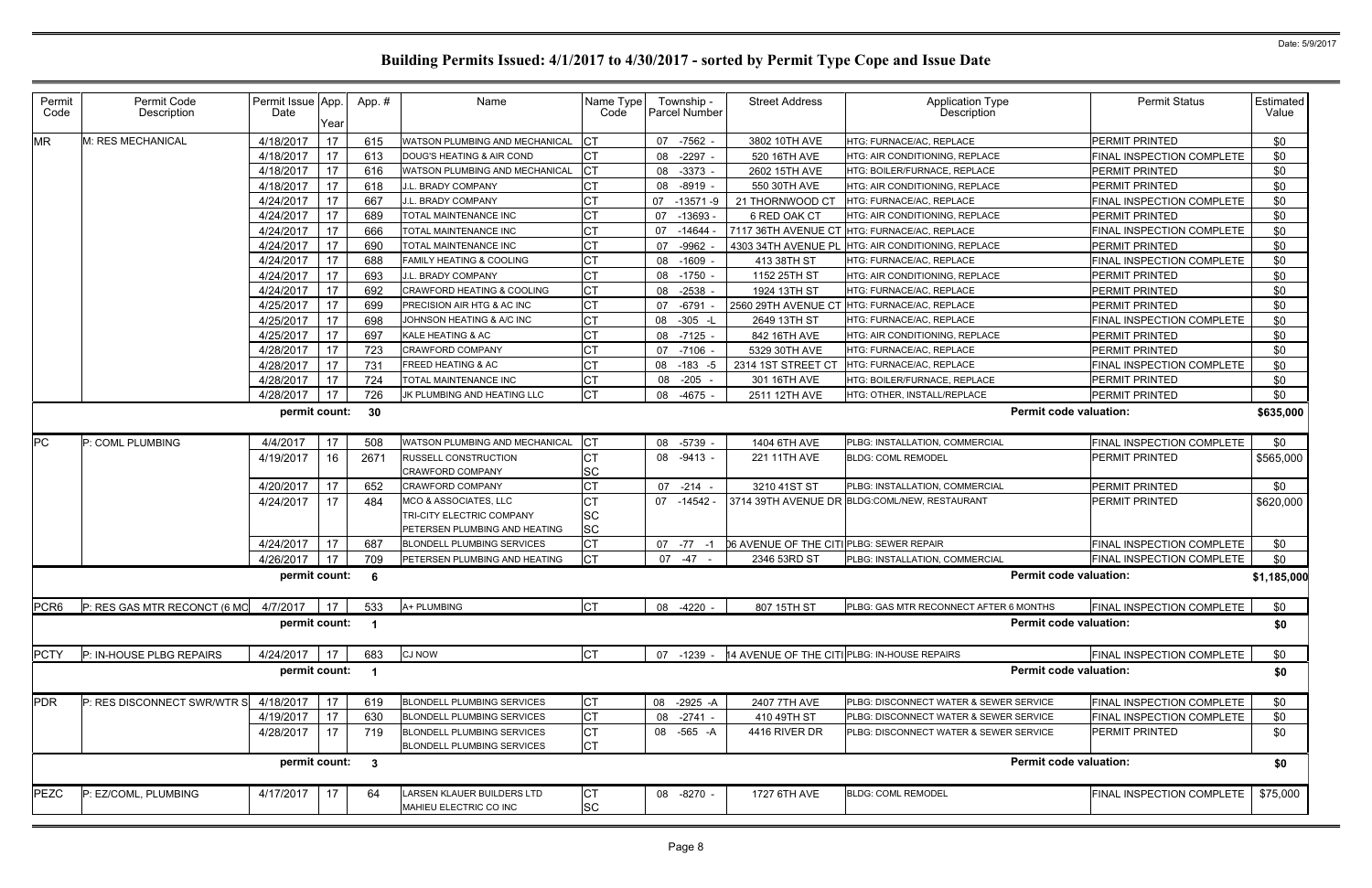| Permit<br>Code | Permit Code<br>Description | Permit Issue App.<br>Date | Year     | App.#                   | Name                                                                                                             | Name Type<br>Code | Township -<br>Parcel Number | <b>Street Address</b>                           | <b>Application Type</b><br>Description                             | <b>Permit Status</b>             | Estimated<br>Value |
|----------------|----------------------------|---------------------------|----------|-------------------------|------------------------------------------------------------------------------------------------------------------|-------------------|-----------------------------|-------------------------------------------------|--------------------------------------------------------------------|----------------------------------|--------------------|
| PEZC           | P: EZ/COML, PLUMBING       | 4/17/2017                 | 17       | 64                      | ERICKSON PLUMBING & HTG INC                                                                                      | <b>SC</b>         | 08 -8270 -                  | 1727 6TH AVE                                    | <b>BLDG: COML REMODEL</b>                                          | FINAL INSPECTION COMPLETE        | \$75,000           |
|                |                            | 4/19/2017                 | 17       | 627                     | RIVER BEND PLUMBING SERVICES L                                                                                   | <b>CT</b>         | $-2644 - A$<br>08           | 4801 RIVER DR                                   | PLBG: IN-HOUSE REPAIRS                                             | FINAL INSPECTION COMPLETE        | \$0                |
|                |                            | permit count:             |          | $\overline{\mathbf{2}}$ |                                                                                                                  |                   |                             |                                                 | <b>Permit code valuation:</b>                                      |                                  | \$75,000           |
| <b>PGAS</b>    | P: COML GAS PIPING         | 4/20/2017                 | -17      | 644                     | CRAWFORD COMPANY                                                                                                 | IСТ               | 07 -13753 -                 | 604 35TH AVE                                    | PLBG: GAS PIPING                                                   | PERMIT PRINTED                   | \$0                |
|                |                            | permit count:             |          | - 1                     |                                                                                                                  |                   |                             |                                                 | <b>Permit code valuation:</b>                                      |                                  | \$0                |
| PGR            | P: RES GAS PIPING          | 4/25/2017                 | 17       | 705                     | WATSON PLUMBING AND MECHANICAL                                                                                   |                   | 07 -10342 -                 | 3510 37TH ST                                    | PLBG: GAS PIPING                                                   | <b>PERMIT PRINTED</b>            | \$0                |
|                |                            | permit count:             |          | - 1                     |                                                                                                                  |                   |                             |                                                 | <b>Permit code valuation:</b>                                      |                                  | \$0                |
| <b>PR</b>      | P: RES PLUMBING            | 4/3/2017                  | 17       | 497                     | TOTAL MAINTENANCE INC                                                                                            | CТ                | 07 -8278                    | 3820 15TH STREET A                              | PLBG: INSTALLATION, RESIDENTIAL                                    | <b>FINAL INSPECTION COMPLETE</b> | \$0                |
|                |                            | 4/7/2017                  | 17       | 532                     | CJ NOW                                                                                                           | СT                | 08 -778                     | 1178 22ND ST                                    | PLBG: SEWER REPAIR                                                 | PERMIT PRINTED                   | \$0                |
|                |                            | 4/10/2017                 | -17      | 505                     | ADVANCED ENVIROMENTAL INC                                                                                        | CT                | 08 -7011 -                  | 714 51ST ST                                     | <b>BLDG: RES MAINTENANCE/REPAIR</b>                                | PERMIT PRINTED                   | \$20,250           |
|                |                            |                           |          |                         | <b>QUINN ELECTRIC</b>                                                                                            | SC                |                             |                                                 |                                                                    |                                  |                    |
|                |                            |                           |          |                         | <b>QUAD CITY PLUMBING</b>                                                                                        | SC                |                             |                                                 |                                                                    | PERMIT PRINTED                   |                    |
|                |                            | 4/11/2017<br>4/12/2017    | 17<br>17 | 541<br>555              | NORTHWEST MECHANICAL<br>ENNY DESANTIAGO PLUMBING                                                                 |                   | $-8646$<br>08               | 2963 9TH ST                                     | PLBG: INSTALLATION, RESIDENTIAL<br>PLBG: INSTALLATION, RESIDENTIAL | FINAL INSPECTION COMPLETE        | \$0                |
|                |                            | 4/17/2017                 | 17       | 579                     | WATSON PLUMBING AND MECHANICAL                                                                                   |                   | 08 -7137 -<br>08 -1663      | 818 18TH AVE<br>1031 25TH ST                    | PLBG: WATER SERVICE REPLACEMENT                                    | FINAL INSPECTION COMPLETE        | \$0<br>\$0         |
|                |                            | 4/17/2017                 | 17       | 586                     | <b>CJ NOW</b>                                                                                                    |                   | 08 -2186                    | 412 40TH ST                                     | PLBG: WATER SERVICE REPLACEMENT                                    | FINAL INSPECTION COMPLETE        | \$0                |
|                |                            | 4/17/2017                 | -17      | 546                     | HABITAT FOR HUMANITY-QC                                                                                          |                   | 08 -831 -                   | 309 5TH AVE                                     | <b>BLDG: RES MAINTENANCE/REPAIR</b>                                | PERMIT PRINTED                   | \$15,200           |
|                |                            |                           |          |                         | <b>CJ NOW</b>                                                                                                    | SC                |                             |                                                 |                                                                    |                                  |                    |
|                |                            |                           |          |                         | KOEHLER ELECTRIC INC, J W                                                                                        | <b>SC</b>         |                             |                                                 |                                                                    |                                  |                    |
|                |                            |                           |          |                         | GABRILSON HEATING & AC                                                                                           | SC                |                             |                                                 |                                                                    |                                  |                    |
|                |                            | 4/19/2017                 | 17       | 628                     | <b>BLONDELL PLUMBING SERVICES</b>                                                                                | СT                | 08 -4791 -                  | 804 11TH AVE                                    | PLBG: SEWER REPAIR                                                 | <b>PERMIT PRINTED</b>            | \$0                |
|                |                            | 4/19/2017                 | 17       | 629                     | <b>BLONDELL PLUMBING SERVICES</b>                                                                                | СT                | 08 -6769 -                  | 1647 25TH AVE                                   | PLBG: SEWER REPAIR                                                 | PERMIT PRINTED                   | \$0                |
|                |                            | 4/19/2017                 | 17       | 635                     | PETERSEN PLUMBING AND HEATING                                                                                    | <b>CT</b>         | 08 -7403 -                  | 1019 23RD AVE                                   | PLBG: INSTALLATION, RESIDENTIAL                                    | PERMIT PRINTED                   | \$0                |
|                |                            | 4/21/2017                 | 17       | 649                     | <b>BEAVER BUILDERS INC</b><br>AERO PLUMBING AND HEATING<br>HANSSEN ELECTRIC<br><b>GABRILSON HEATING &amp; AC</b> | SC<br>SC<br>SC    | 07 -15044                   |                                                 | 6025 34TH AVENUE A CTBLDG:RES/NEW, SINGLE FAMILY ATTD (TOWNHOUSE)  | <b>PERMIT PRINTED</b>            | \$210,000          |
|                |                            | 4/21/2017                 | 17       | 663                     | A+ PLUMBING<br>A+ PLUMBING                                                                                       | Inт               | 08 -7200                    |                                                 | 521 18TH AVENUE A   PLBG: WATER SERVICE REPLACEMENT                | FINAL INSPECTION COMPLETE        | \$0                |
|                |                            | 4/26/2017                 | 17       | 708                     | HOMETOWN PLUMBING AND HEATING                                                                                    |                   | 08 -403 -                   | 1817 12TH AVE                                   | PLBG: WATER SERVICE REPLACEMENT                                    | PERMIT PRINTED                   | \$0                |
|                |                            | 4/28/2017                 | 17       | 717                     | A+ PLUMBING                                                                                                      | СT                | 08 -398 -1                  | 1744 11TH AVE                                   | PLBG: WATER SERVICE REPLACEMENT                                    | FINAL INSPECTION COMPLETE        | \$0                |
|                |                            | permit count: 15          |          |                         |                                                                                                                  |                   |                             |                                                 | <b>Permit code valuation:</b>                                      |                                  | \$245,450          |
| PRWH           | P: RES WATER HEATER        | 4/17/2017                 | 17       | 577                     | TOTAL MAINTENANCE INC                                                                                            | <b>CT</b>         | 08 -5195 -                  | 1333 15TH STREET A PLBG: WATER HEATER           |                                                                    | PERMIT PRINTED                   | \$0                |
|                |                            | 4/19/2017                 | 17       | 633                     | <b>ERICKSON PLUMBING</b>                                                                                         |                   | 07 -12296 -                 | 3610 35TH ST                                    | PLBG: WATER HEATER                                                 | FINAL INSPECTION COMPLETE        | \$0                |
|                |                            | 4/19/2017                 | 17       | 631                     | <b>BLONDELL PLUMBING SERVICES</b>                                                                                |                   | 07 -12333 -                 | 3409 34TH AVE                                   | PLBG: WATER HEATER                                                 | FINAL INSPECTION COMPLETE        | \$0                |
|                |                            | 4/19/2017                 | 17       | 637                     | <b>ERICKSON PLUMBING</b>                                                                                         |                   | 07 -415 -C                  | 4121 11TH AVENUE A                              | <b>PLBG: WATER HEATER</b>                                          | FINAL INSPECTION COMPLETE        | \$0                |
|                |                            | 4/19/2017                 | 17       | 638                     | <b>ERICKSON PLUMBING</b>                                                                                         |                   | -425 -D<br>07               | 1150 E-3 41ST ST                                | PLBG: WATER HEATER                                                 | <b>FINAL INSPECTION COMPLETE</b> | \$0                |
|                |                            | 4/19/2017                 | 17       | 636                     | WATSON PLUMBING AND MECHANICAL                                                                                   |                   | 08 -3373 -                  | 2602 15TH AVE                                   | PLBG: WATER HEATER                                                 | PERMIT PRINTED                   | \$0                |
|                |                            | 4/19/2017                 | 17       | 632                     | <b>ERICKSON PLUMBING</b>                                                                                         |                   | 08 -3504 -                  | 1203 24TH AVE                                   | PLBG: WATER HEATER                                                 | FINAL INSPECTION COMPLETE        | \$0                |
|                |                            | 4/24/2017                 | 17       | 684                     | <b>BLONDELL PLUMBING SERVICES</b>                                                                                |                   | 07 -10754 -                 | 3424 52ND ST                                    | PLBG: WATER HEATER                                                 | FINAL INSPECTION COMPLETE        | \$0                |
|                |                            | 4/24/2017                 | 17       | 686                     | <b>BLONDELL PLUMBING SERVICES</b>                                                                                |                   | 07                          | -2795 -6 3604 33RD STREET DR PLBG: WATER HEATER |                                                                    | FINAL INSPECTION COMPLETE        | \$0                |